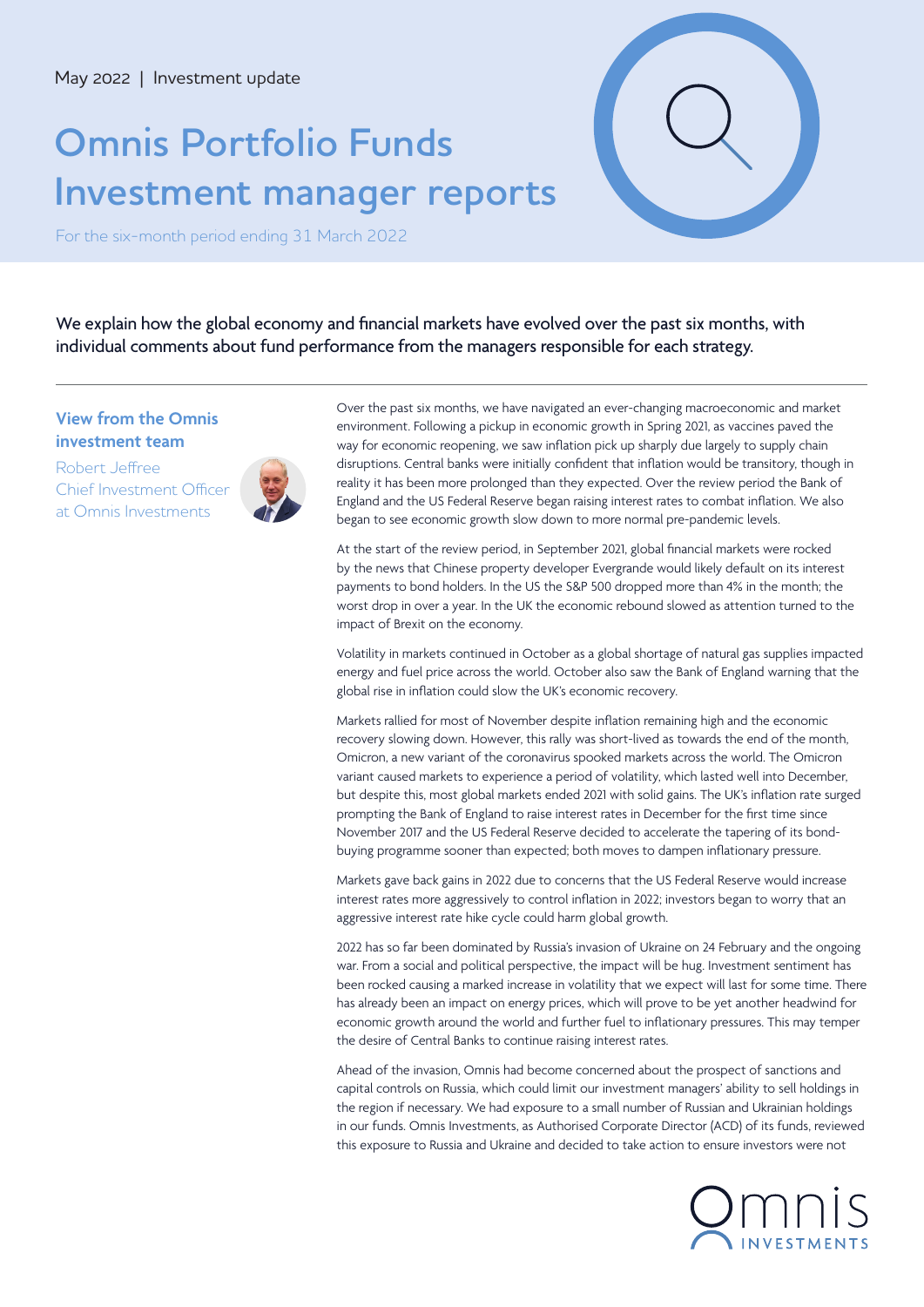exposed to the risk of sanctions or capital controls. Omnis instructed its investment managers to sell their Russian and Ukrainian holdings immediately, and all holdings were sold before the invasion and any sanctions were imposed. We currently have no direct exposure to Russia or Ukraine and an embargo on investing in the region will remain in place further notice.

Stock markets were volatile in March, and oil and gas prices continued to soar with Brent crude reaching \$139 a barrel. The International Monetary Fund and World Bank warned that increasing commodity prices are likely to fuel inflation for some time. Concerns that the world economy could suffer a period of stagflation – surging consumer prices combined with weak economic growth – also became more prevalent. The war in Ukraine has and will continue to affect financial markets, as investors weigh up Russian actions the economic implications of sanctions imposed. After an initial fall, share prices recovered some of their lost ground over the second half of March. The price of commodities like oil, gas and wheat eased following an initial spike higher, and reaction to the European Union's economic response to the war improved investor sentiment.

While events in Ukraine and concerns over the economic outlook might ordinarily be expected to boost the appeal of 'safe-haven' assets, including high quality bonds issued by the likes of the US and UK governments, the threat of inflation has outweighed such considerations. As a result, bonds have suffered significant losses so far in 2022.

To combat rising inflation, the Bank of England raised interest rates once again in March and, for the first time since 2018, so did the US Federal Reserve signalling that there are likely to be further rises this year. Inflation rates in the US, UK and Europe have now reached multi-decade highs, paving the way for further interest rate hikes for the remainder of this year.

Elsewhere, China's new regulations and restrictions on its tech industry caused another sell-off in its stock markets. China's top economic official responded by saying that the government would take measures to support the economy and financial markets. Following this statement, markets initially performed strongly, but have since levelled off as we are yet to see those words translate into action. Stocks in China also dropped towards the end of the period due to a surge in cases of Covid-19 in parts of the country. This could have global implications as China's zero-Covid policy means strict lockdowns are in place in many parts of the country impacting global supply chains.

### **Investment outlook**

Despite ongoing uncertainty caused by the war in Ukraine, a degree of stability has returned to stock markets as investors perceive that some of the worst-case scenarios have become less likely. However, the unpredictability of the situation means we can still expect to see some volatility in markets for some time.

Russia's invasion of Ukraine, and China's zero-Covid policy continue to cause inflationary pressures. The invasion has elevated energy and commodity prices, whilst the localised lockdowns in China are disrupting supply chains. Both factors contribute to rising prices but there are signs that a peak in inflation is not far off. In the US, key components of inflation such as second-hand car prices are set to fall sharply. In Europe, cuts in fuel duties have been announced.

Around the world, central banks are now raising interest rates to combat high inflation after keeping rates very low during the pandemic to help boost growth. The increases are designed to limit inflation by encouraging people and firms to borrow and spend less, and to save more. Continued rate rises are signalled by the central banks in the US, EU, and UK. Should these happen, it is likely that economic growth will slow. Most central banks are mandated to control inflation, but overly aggressive rate rises could trigger a recession. In the short term, market sentiment is likely to remain extremely sensitive to events in Ukraine and the risk of recession remains elevated.

Whilst we are likely to experience further challenging periods in the short term as economic growth slows and central banks navigate the current inflationary environment, it is important to separate out the economic environment from the investment opportunities. Our funds are actively managed by our specialist investment managers who continue to search for quality investments regardless of the more challenging economic environment.

Over next few pages our investment managers share details of how they have managed their funds over the period.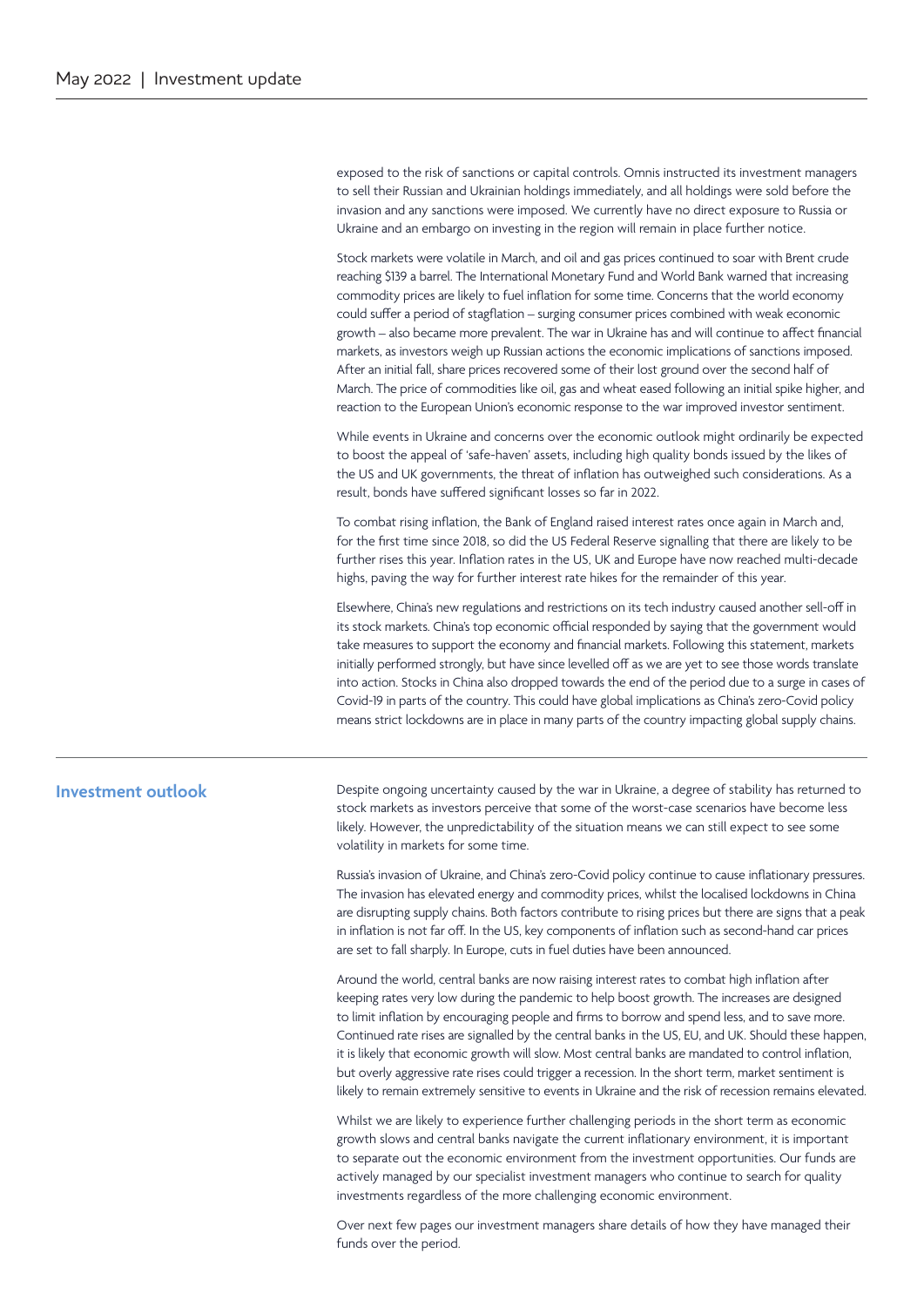### **Views from Franklin Templeton Fund Management Limited**

Investment manager of the Omnis UK All Companies Fund



On a sector basis, stock selection in and underweight exposures to banks and basic resources detracted from relative performance. An overweight allocation to and stock selection in industrial goods and services also weighed on relative returns. In contrast, an underweight position in travel and leisure added relative value, as did stock selection in personal care, drug and grocery stores, technology, and media.

Technical translation business RWS Holdings was the largest detractor from relative performance. The company's share price fell over 39% over the period, influenced by the announcement in the first quarter of 2022 that full-year results will be toward the lower end of market expectations. Instrumentation supplier Spectris was also among the largest detractors from relative returns. The company announced in its full-year results that supply-chain issues had held back sales growth in the short term.

Diversified miner BHP Group was the largest contributor to relative results. The company's share price rose almost 30%, with a broad basket of commodities rallying on concerns over the Russia-Ukraine conflict. Consumables distribution business Bunzl was also among the main contributors to relative returns. The company's share price increased significantly in anticipation of continued strong trading performance, as evidenced in its strong third-quarter trading update published at the end of October.

In terms of activity, we made no major changes in the fourth quarter of 2021. In January 2022, we initiated a position in paper and pulp manufacturer DS Smith. As a manufacturer of corrugated packaging, DS Smith is set to be a beneficiary of the shift away from plastic packaging, as both the European Union and United Kingdom (UK) launch taxes on plastic packaging.

In February, we sold the position in life insurer Prudential, and initiated positions in asset manager Liontrust Asset Management and testing business Spirent Communications. In our opinion, Liontrust is a uniquely placed fund management business, which has achieved marketleading growth rates through successful product development and launches.

Spirent is a telecoms testing business that is geared into structural trends, such as the roll-out of high-speed internet, with net cash on the balance sheet and a multiple that we believe does not reflect the company's growth options. In March, we exited the position in contract catering business Compass Group.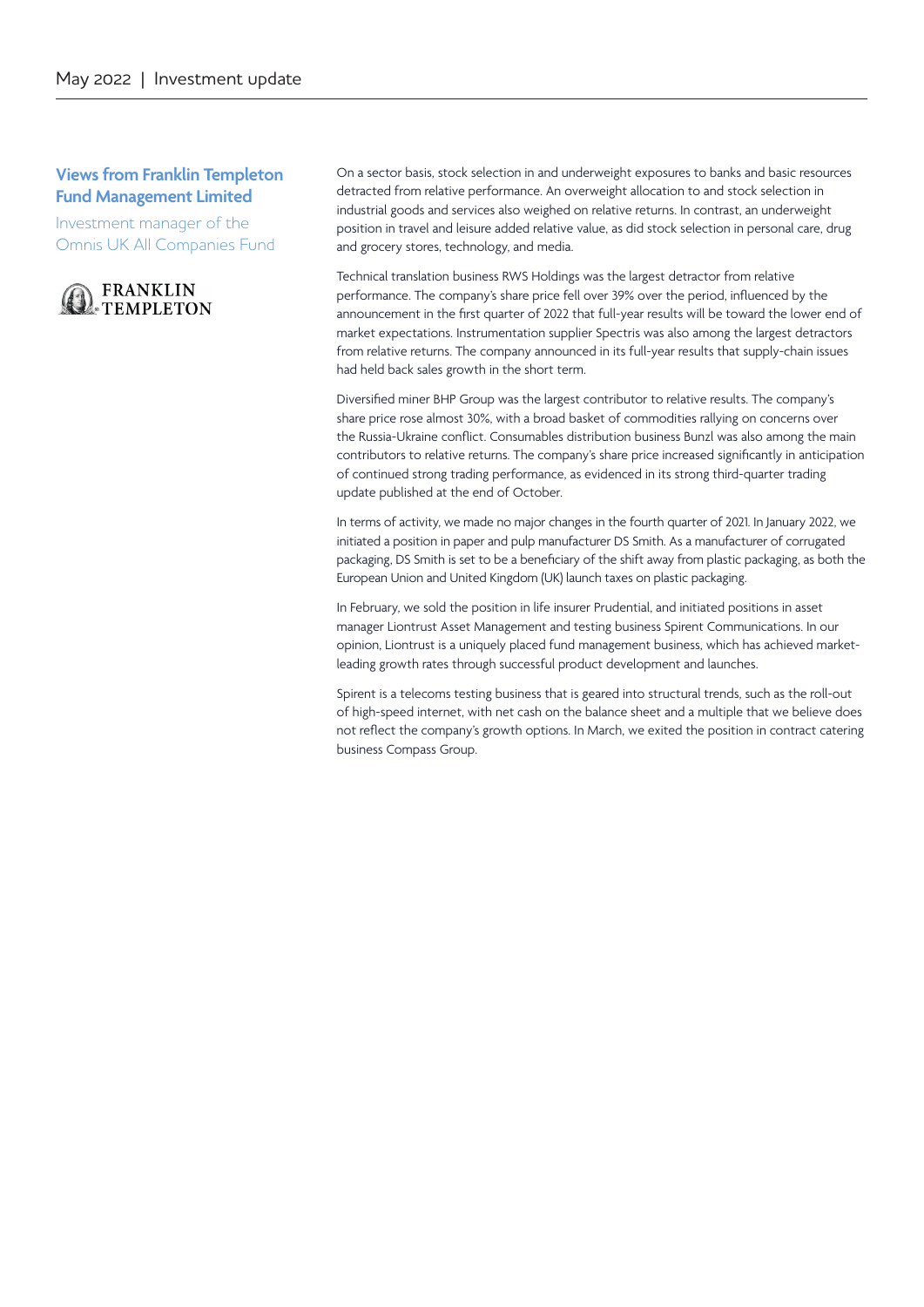### **Views from Jupiter Asset Management**

Investment manger of the Omnis Income & Growth Fund



The last quarter of 2021 was a difficult period for value investing (the investment strategy focus) with the fund finishing that quarter behind the index but this reversed in the first quarter of 2022 with value performing well and the fund recouping much of this underperformance.

On a stock specific basis, BAE, a defence company, performed well as the war in Ukraine has prompted a re-think on defence budgets in many European countries. This will mean higher demand for BAE's products and so the shares have reacted positively. The war in Ukraine has also caused a surge in commodity prices which has been beneficial for some of our companies (e.g., Shell and BP).

Our holdings in the financial sector (e.g., Standard Chartered, Aviva, HSBC) also performed well as rising interest rates are beneficial for these companies. On the negative side, companies which are seen as being beneficiaries of the pandemic, for example Kingfisher which benefited from a rise in DIY spending, performed poorly. Capita shares were weak as the company warned about a slowdown in sales growth. ITV shares also performed poorly as they announced a significant new investment into their streaming platform which was not viewed favourably.

During the period we started new positions in HSBC, Centrica, Continental, and Intel and significantly added to our position in ITV. Intel is a US listed semi-conductor company. It is lowly valued because the company ran into issues producing the latest chip and they have lost technological leadership. However, the balance sheet is strong, market shares are still high and the industry is experiencing secular growth.

Continental is a German listed automotive supplier and tyre manufacturer. The tyres business is very high quality with high margins and low levels of cyclicality. The automotive division (45% of sales) is lower quality but they are still considered an essential partner for many European car manufacturers. Automotive profits are depressed but the tyres business alone is expected to generate sufficient profits that one could argue the entire automotive business comes for free.

HSBC is a UK listed bank with the majority of its operations based in Asia. The shares have derated relative to the rest of the UK banking sector due to concerns about the Asian economy. HSBC has historically traded at a premium to the rest of the sector due to its balance sheet and franchise strength and we believe these attributes will be rewarded with a higher multiple in time.

Centrica is a UK listed retail energy provider. It has had a very chequered past but a new management team are resolving the historic issues and there has been a reduction in competition in the sector which may lead to an improved operating environment. We don't think this is discounted in the valuation.

We have materially increased our position in ITV following an extremely harsh share price reaction to their full-year results. The results themselves were strong but the company announced further investments into their streaming platform which the market did not like. However, the shares are now trading on a very low valuation and the core franchise is performing better than expected.

Elsewhere, we saw the flotation and subsequent sale of the unquoted holding in Oxford Nanopore at a substantial profit. There remain nine unquoted companies in the portfolio and we continue to work hard on realising value from these.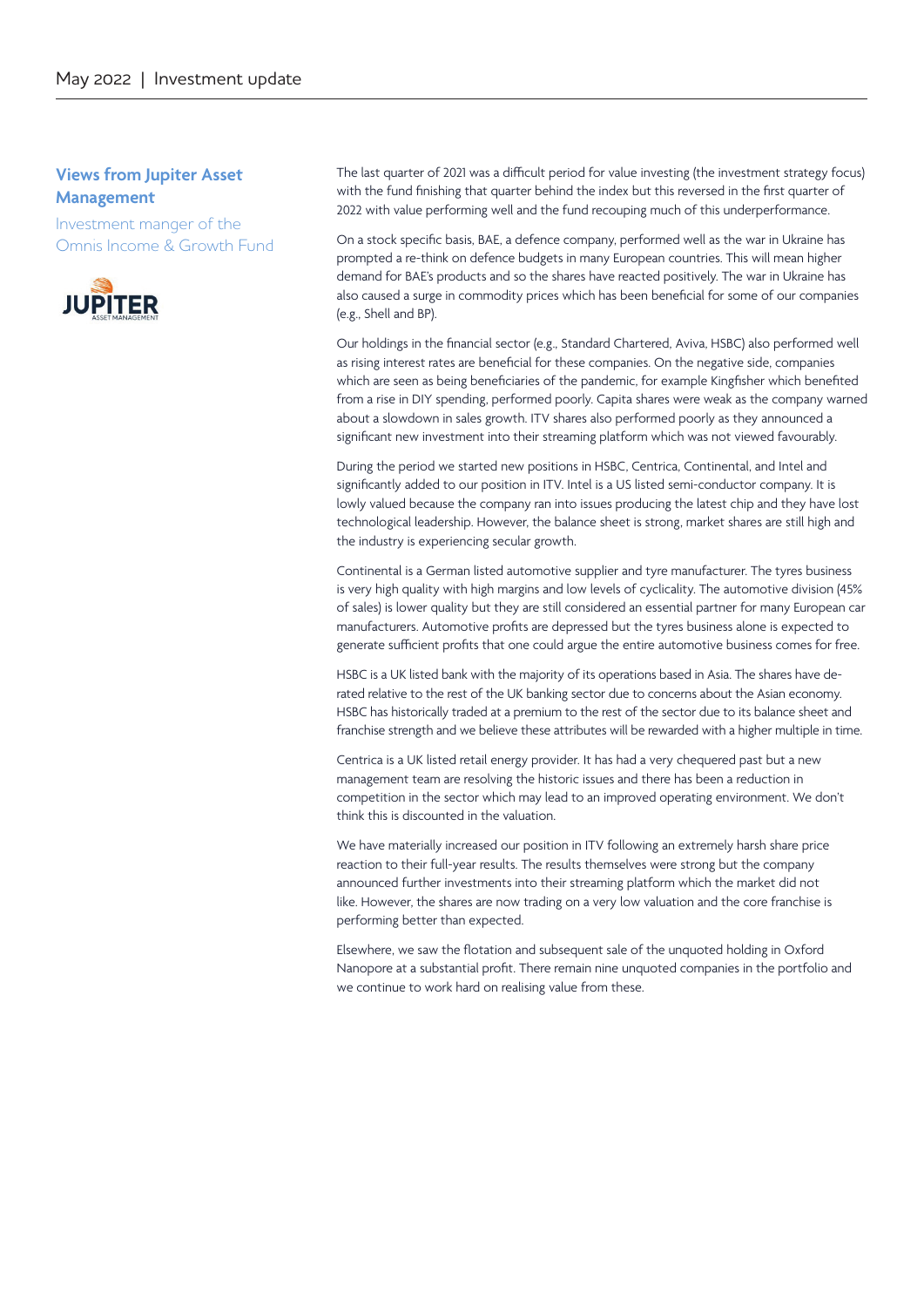### **Views from Franklin Templeton Fund Management Limited**

Investment manager of the Omnis UK Smaller Companies Fund



On a sector basis, an overweight allocation to technology and a lack of exposure to energy detracted from relative returns, as did stock selection in travel and leisure. Conversely, stock selection in real estate, health care, media and financial services contributed to relative results.

At a stock level, gift-wrap maker IG Design Group, whose share price was down over 80%, was the largest detractor from relative results. The company reported further downgrades, due to a rapid increase in labour, raw materials, and logistic costs. We believe these cost headwinds will continue for many businesses throughout this year and beyond, and so sold IG.

Marketing automation business dotDigital Group was also among the most significant detractors from relative performance, with the share price down almost 66%, despite earnings being in line with expectations. The poor performance mainly reflects slower growth in the Americas, resulting from a loss of key personnel in a challenging labour market that is seeing high levels of wage inflation.

Conversely, fund administration business JTC was among the greatest contributors to relative results at the stock level. The company's share price advanced over 13% during the period as analysts upgraded their outlook for the business after an acquisition in the fourth quarter of 2021.

In terms of activity, we participated in the initial public offering (IPO) of Devolver Digital, which focuses on independent video games. The company has a very strong back catalogue of 90 games, the majority of which have been profitable, alongside an exciting pipeline of new titles. With a great reputation in the industry, the company focuses on nurturing innovation and supporting developers through a very experienced team.

We sold information technology reseller Bytes Technology Group on valuation grounds. We also sold out of shipbroker Clarkson. In our view, risks were building for the business and, out of prudence, we liquidated the position. We disposed of our holding in IG Design after the company released a January trading update indicating that profitability would be further impacted by supply chain delays and cost inflation.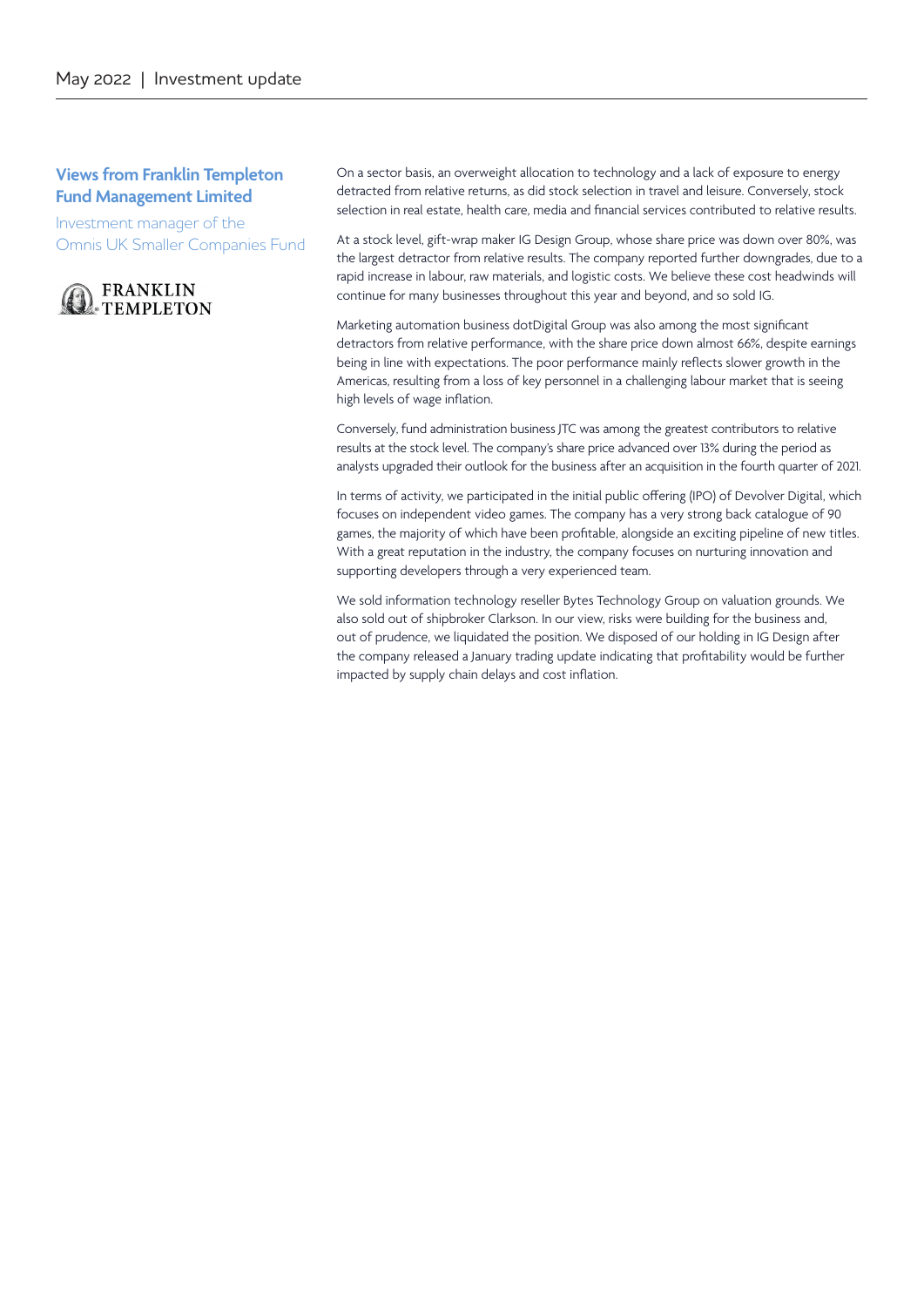### **Views from T. Rowe Price**

Investment manager of the Omnis US Equity Leaders Fund

# T. Rowe Price®

Within the portfolio, sector weighting drove relative underperformance while beneficial stock selection capped losses. Consumer discretionary was the largest detractor from relative returns where shares of Home Depot, for example, declined. Consumer staples also detracted from relative results due to an underweight allocation and shares of Olaplex Holdings finished the period lower.

Conversely, the financials sector was the largest contributor to relative performance due to stock selection. Chubb and Charles Schwab outperformed amid heightened expectations for rising interest rates. Within communication services, stock selection also boosted results; the portfolio's underweight position in Meta Platforms assisted returns as shares sold off towards the end of the period.

The health care sector is one of our largest absolute positions in the fund, as well as the largest overweight position relative to the benchmark. In the sector, we are focused on finding opportunities to take advantage of lasting trends such as managed care industry consolidation, innovations in medical equipment, and robotic technology. In therapeutics, we are focussing on select companies that have strong fundamentals and the potential to bring additional new drugs to market in areas with large, unmet clinical needs.

Information technology represents our largest absolute sector weight but is our biggest underweight position relative to the benchmark. Within the sector, we focus on innovative business models that can take advantage of transformational change. We favour companies that address large and growing markets, including electronic payment processing, public cloud computing, and consumer technology.

During the period, we took advantage of select buying opportunities as we identified high-quality companies trading at compelling valuations. We initiated positions in consumer technology giant Apple, home improvement retailer Home Depot, foodservice equipment company Middleby, and global aerospace and defence company Airbus and increased our position in discount broker Charles Schwab.

Conversely, we trimmed names in the portfolio where we did not have complete confidence in their balance sheets or where we found better risk/reward ideas. We eliminated our positions in diversified health care company Johnson & Johnson, global food and beverages manufacturer PepsiCo, insurance brokerage Marsh & McLennan, industrial gases company Linde, and pharmaceutical company Eli Lilly.

Despite high volatility, US stocks recorded modest gains during the period. The start of the period was characterised by investor optimism; despite elevated inflation and the continued spread of the Delta variant of the coronavirus, several indices reached new highs as the economy continued to recover and corporate earnings growth remained strong. However, toward the end of the calendar year, expectations that the US Federal Reserve would taper asset purchases faster than previously anticipated in preparation to increase short-term interest rates and the discovery of the Omicron variant of the coronavirus simultaneously began weighing on financial markets.

In the latter half of the period, several major indices slipped into a correction as US stocks experienced their worst quarter since the beginning of the pandemic. Inflationary pressures, which were already elevated at the start of the first quarter of 2022, were worsened by the Russian invasion of Ukraine in late February; the conflict, which led many nations to enact economic sanctions against Russia, exacerbated global supply chain issues and increased commodity prices.

Toward the end of the period, despite the ongoing conflict in Ukraine and increasing expectations for the Fed to pursue an aggressive pace of monetary tightening, equities staged a modest recovery, erasing most of the early losses.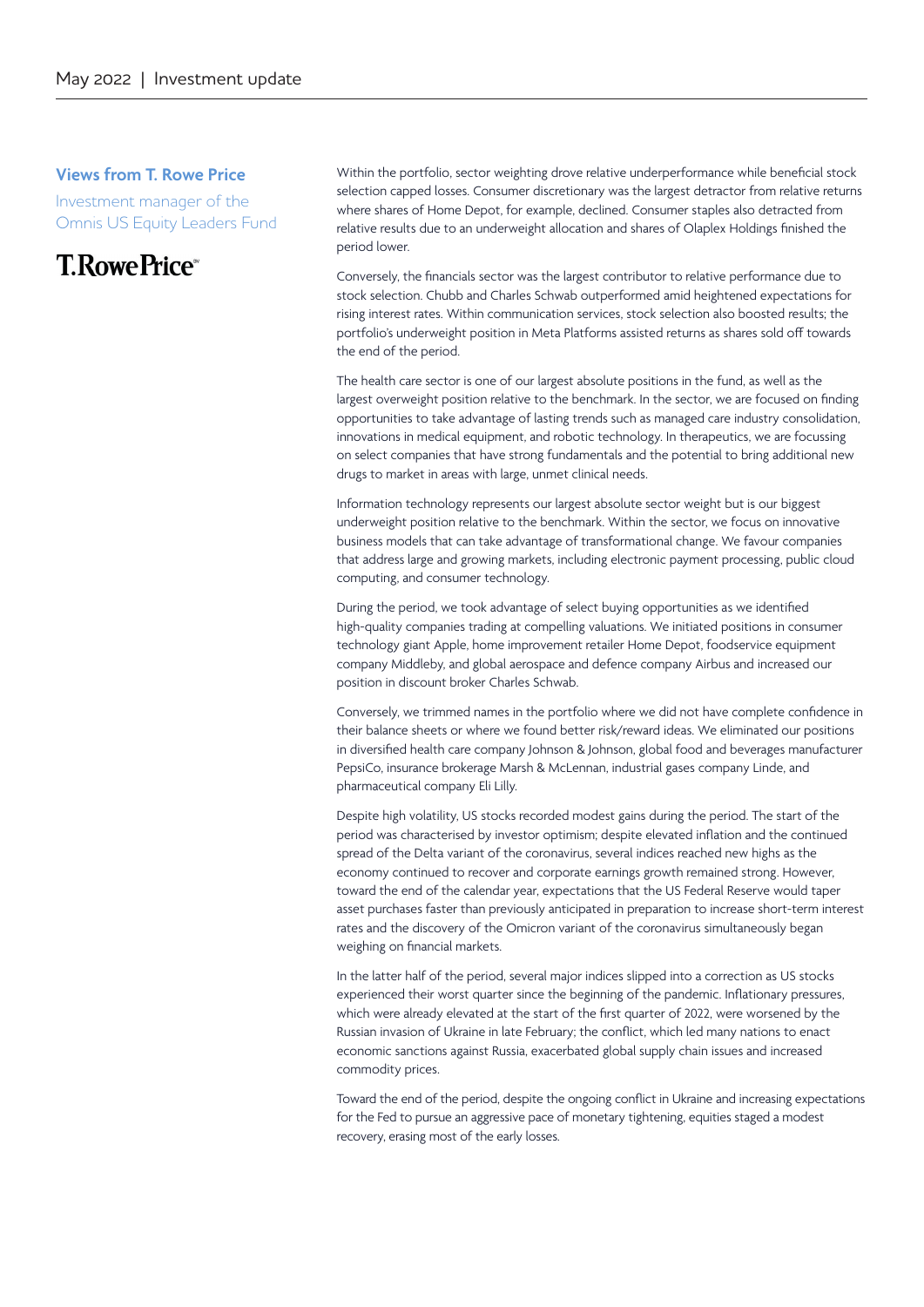#### **Views from T. Rowe Price**

Investment manager of the Omnis US Smaller Companies Fund

# **T.RowePrice**

Stock selection in industrials and business services detracted from relative results. Gibraltar Industries is a collection of niche businesses exposed to residential construction, infrastructure, and renewable energy. The company's most recent results were pressured by weakness in the renewables segment due to supply chain issues and bottlenecks as well as higher structural steel costs. We remain confident in the management team and its ability to drive value creation via portfolio transformation and operational efficiency.

Materials hindered relative returns due to stock choices, although an overweight position partially offset those losses. Shares of Quaker Houghton, a leading process chemicals formulator, declined as rising oil prices compressed gross margins. Avery Dennison is a packaging company focused on pressure-sensitive materials and labelling. Inflation and supply chain pressures were among the headwinds that weighed on the company's most recent earnings report, which fell short of expectations and sent shares lower.

Stock picks in information technology also weighed on performance. Avalara is a company that specializes in cloud-based software that calculates customers' sales tax obligations across US states and counties as well as international markets. Shares were pressured by concerns that acquisitions would hinder organic growth. Additionally, a general software sell-off weighed on shares.

Conversely, holdings in health care contributed to performance. Shares of Medicaid managed care company Molina Healthcare rose on quarterly results reflecting broad-based strength. Growth in both its Medicaid and Medicare segments exceeded expectations. We believe the company will continue to make progress in its operational turnaround and expand its presence via niche acquisitions. Strong performance from its home health and hospice divisions boosted shares of health care services company Amedisys. We like the company's experienced management team and its ability to generate organic growth over the long term.

Consumer discretionary added value due to an underweight position and stock selection. Shares of SeaWorld Entertainment appreciated on solid results reflecting improving attendance trends and strong expense and cash management. Forward guidance highlighting the potential for significant margin expansion post-pandemic provided additional support to shares. Marriott Vacations Worldwide has demonstrated the resiliency of its business model through the pandemic. Shares were boosted by the release of pent-up leisure travel demand, despite continued headwinds from the Delta and Omicron coronavirus variants.

US equities were mixed for the period, with large-cap indices outperforming mid- and smallcap counterparts and growth stocks trailing value stocks. In the first half of the period, stocks overcame a late-November sell-off in reaction to the global spread of the Omicron variant of the coronavirus to post solid gains. Investors seemed reassured that the Omicron variant appeared to cause milder illness and seemed to have peaked rapidly in South Africa, where it was first discovered.

Equity markets pulled back sharply in the new year, however, as interest rate and inflation fears were compounded by Russia's invasion of Ukraine. Major indices suffered declines of 10% or more, but a March rally saw some recovery. Fears that the Fed was "behind the curve" and would have to act aggressively to curb inflation weighed heavily on sentiment. An easing in Omicron trends seemed to result in the economy regaining momentum, but Russia's invasion of Ukraine reversed growth and inflation expectations, with the firm sanctions on Russia that followed raising concerns about supply chains already stressed by the coronavirus.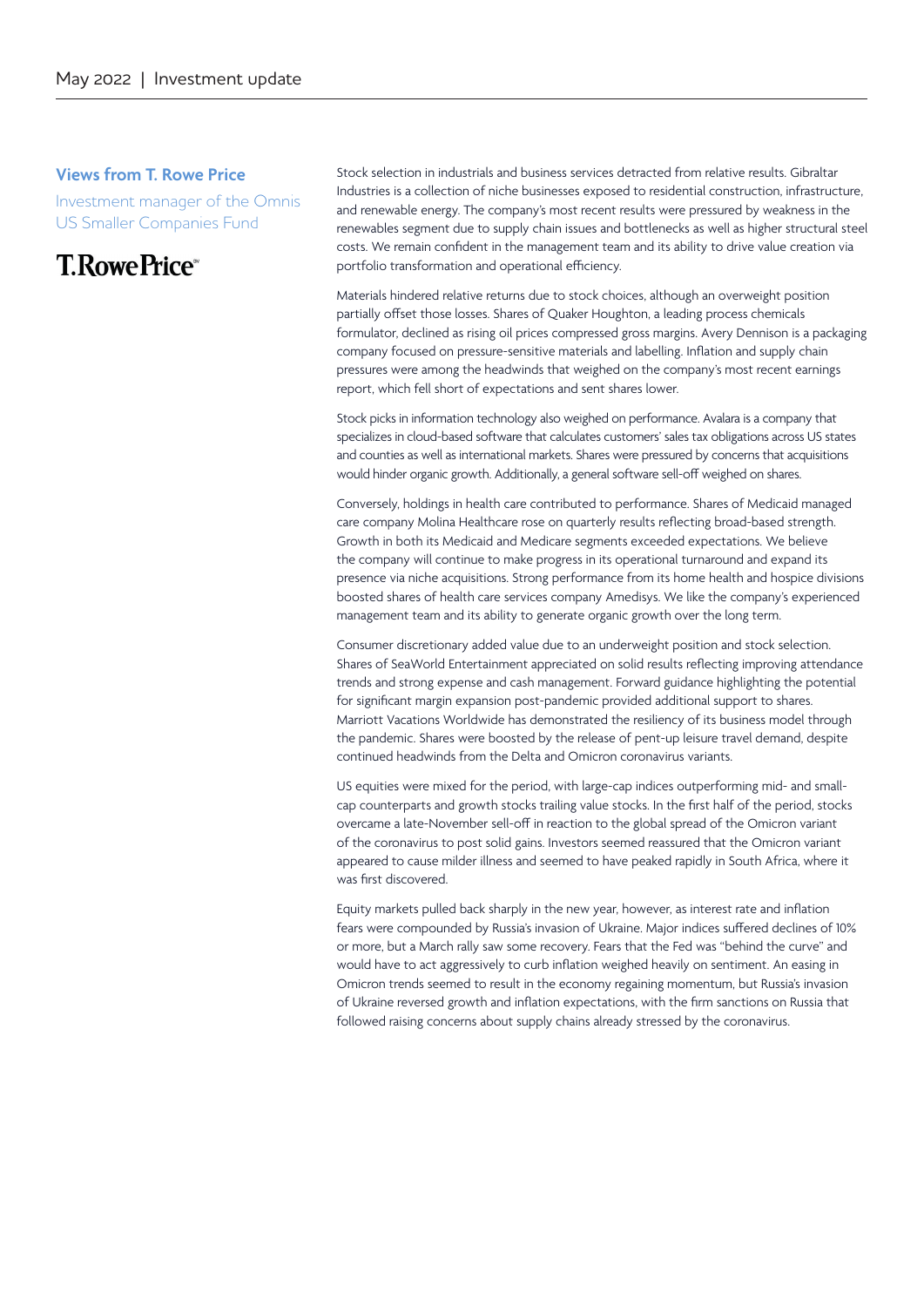### **View from FIL Pensions Management**

Investment manager of the Omnis European Equity Leaders Fund



Strong stock selection in the consumer discretionary, financials and information technology sectors contributed to returns during the period and the underweight stance in industrials also added relative value. However, selected positions within utilities and communication services underperformed over the period.

Select holdings in the financials sector benefited from the outlook for higher interest rates and ended the period with gains. The position in exchange operator Deutsche Boerse was among the leading contributors to performance, with exchanges a beneficiary of rising interest rates and increased market volatility. Other financials such as Zurich Insurance also rose.

The holding in Novo Nordisk advanced after it delivered strong fourth quarter results and robust revenue and profit growth in 2021, driven by an increase in sales within its diabetes and obesity care divisions. Within chemicals, industrial gases company Linde was supported by its positive earnings outlook.

The sharp rise in energy prices as a result of the Russia-Ukraine war supported the position in TotalEnergies. Swiss food major Nestle was another notable contributor as its net profit and sales rose in 2021 as it sold shares in cosmetic company L'Oréal and increased prices amid soaring global inflation.

A lack of exposure to health care names Novartis and Bayer detracted from relative performance as investors favoured 'defensives' in view of the increased market volatility. Private equity company Partners Group was a notable detractor amid concerns over high management fees although the company reported strong FY21 results and continued to grow its assets under management.

Machinery groups Schindler and Kone were also among the key detractors. Sentiment around these escalator manufacturers fell amid demand concerns generated by the debt crisis surrounding the Chinese property developer Evergrande. We retain confidence in the positions, which in practice have little exposure to poor credit.

Over the period, we raised exposure to Assa Abloy, a global leader in security and automated doors. It is a dominant player in an industry with strong customer demand for increasingly complex products and enjoys strong pricing power from selling critical products that are a small percentage of the customer's project budget.

The exposure to Intertek, a leading Total Quality Assurance provider to industries, was also increased during the period as its growth and margins are expected to recover fully over the next 12 months, and the recent sell-off represents a good opportunity to buy what remains a good quality business. The holding in Fresenius Medical Care was closed.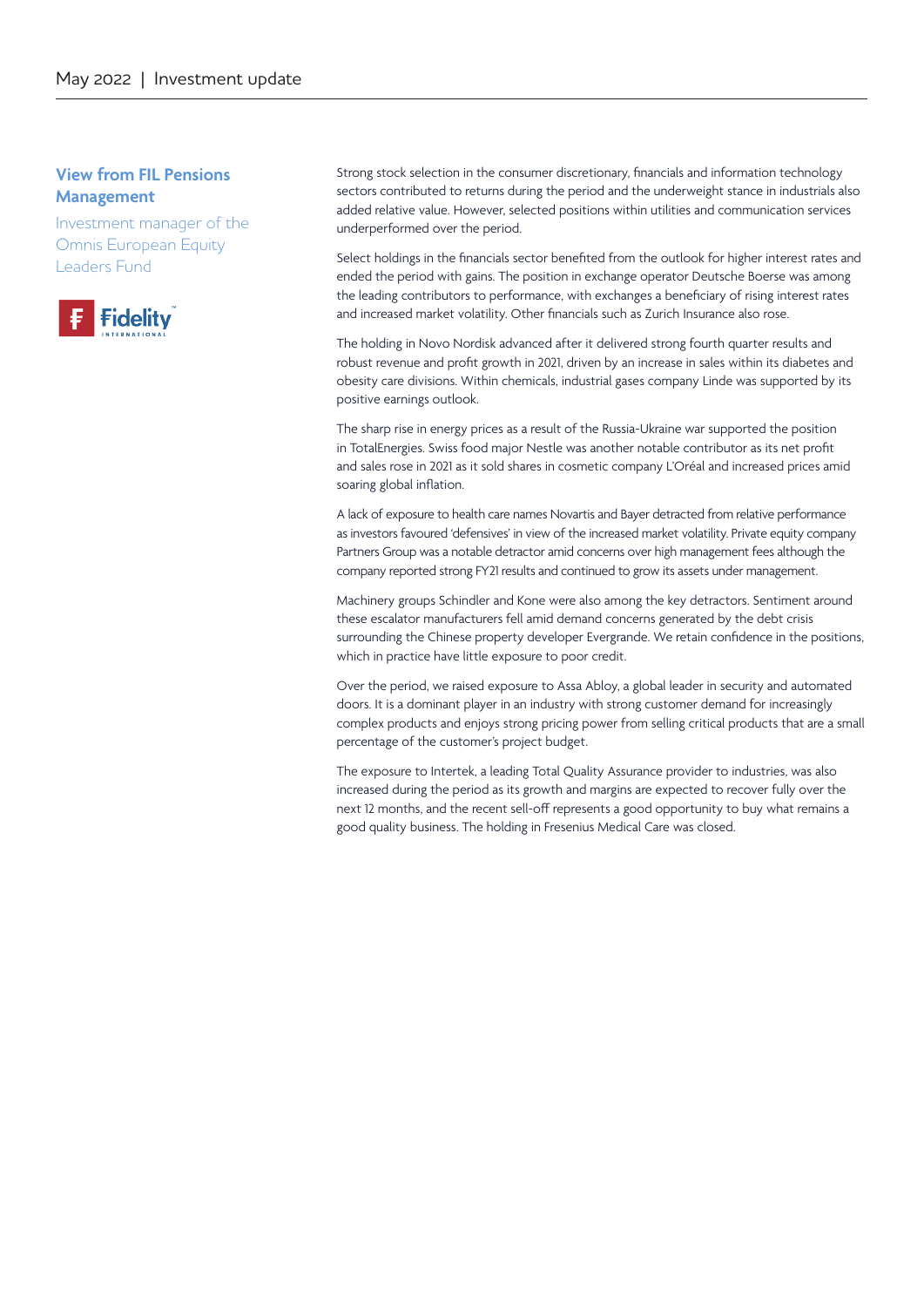### **Views from Barings Asset Management Limited**

Investment manager of the Omnis European Equity Opportunities Fund

### **BARINGS**

European equity markets declined over the six-month period, The asset class started the period positively, returning approximately 5% in the fourth quarter of 2021, before suffering significant selling in the immediate aftermath of Russia's invasion of Ukraine on 24<sup>th</sup> February 2022.

The invasion, and accompanying economic sanctions imposed on Russia by developed market economies, increased uncertainty in the economic growth outlook and heightened inflationary pressures, as access to Russian-produced commodities has declined, and global commodity prices have soared.

Over the period smaller and medium sized companies underperformed relative to larger peers. This had a meaningful negative impact on relative performance due to the portfolio's significant small and mid-cap exposure. Despite short-term underperformance, over the medium term we continue to believe smaller companies offer better growth potential, governance, and more unique stock picking opportunities for investors.

The portfolio's holdings in the Financials, Consumer Staples and Consumer Discretionary sectors accounted for a significant part of underperformance, whilst select holdings in the Industrials sector were also particularly weak. This reflected fears that economic growth will be impacted by rising energy costs and by a deterioration in consumer confidence as a result of the conflict in Ukraine.

At the stock level, French company GTT, which specialises in systems that transport, and store liquefied natural gas, was one of the most significant positive contributors to relative performance. The geopolitical situation is creating a focus on greater energy independence, which in turn has had a positive impact on the company's order book. In contrast, German mass media company ProSieben underperformed on fears that consumer sentiment and economic growth will be impacted by the conflict, which in turn will cause a sharp decline in linear TV advertising.

Some of the stronger performers in the investment universe over the period were in the financials sector, based on expectations that rising interest rates and a steepening yield curve would lead to an expansion of net interest margins. While we do own a number of companies in the sector, our investments are driven by company specific merits rather than a view on future central bank decisions.

We continue to favour companies that are likely to gain market share and exhibit their competitive advantages over the long term as opposed to those which might see short-term gains from supportive macroeconomic trends but carry more limited long-term potential.

Over the period we have continued to find prospective investments despite the operating environment, opportunities, and challenges businesses face. One such investment was in Dutch insurance group ASR, which should benefit over the medium term from industry consolidation, which has been accelerated in part due to greater regulatory burdens that are better managed by scale players such as ASR. The company also has an excellent solvency position, a strong record in capital generation and is a cost leader.

We also initiated a holding in Italian telecommunications towers services group INWIT as recent share price volatility created an attractive entry point for a company with compelling exposure to the structural growth themes of 5G and the digitisation of society. We also purchased shares in semiconductor equipment manufacturer Besi, a high-quality company that is a global leader in packaging and assembly equipment for the semiconductor industry. The company's focus on advanced packaging solutions means they are well placed to supply leading-edge technology to customers, whilst their efficient cost structure and scale is reflected in high gross margins. Other purchases over the period included HR consultancy Randstad and business services group Edenred.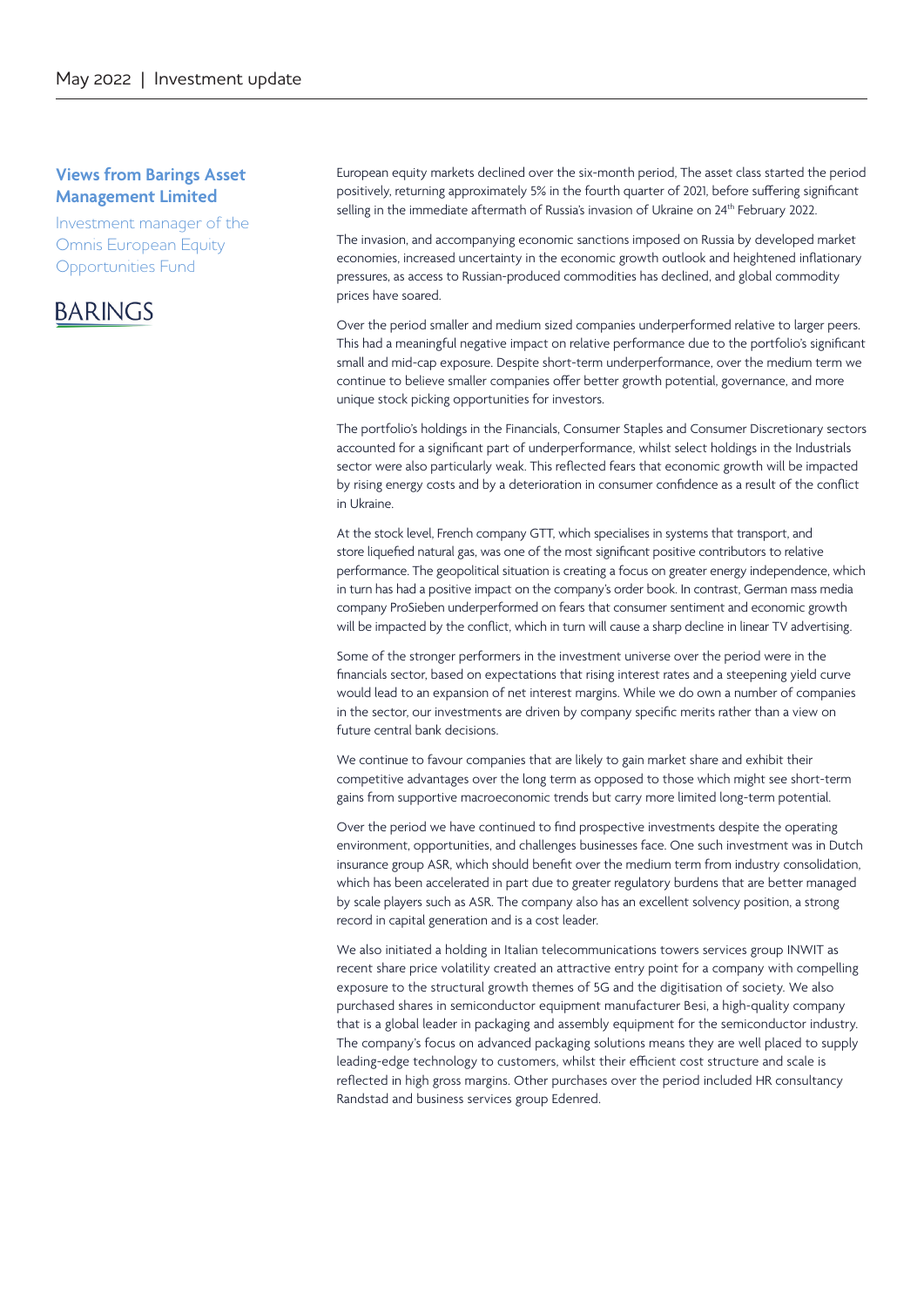### **Views from Schroder Investment Management Limited**

Investment manger of the Omnis Japanese Equity Fund

### **Schroders**

Japan's equity market rose in the early part of the period but declined significantly in the first quarter of 2022. The portfolio fell by slightly less than the benchmark over the six-month period, with small positive contributions from both stock selection and sector allocation.

After Japan's general election in October, the political focus shifted to a substantial fiscal stimulus package, details of which became clearer later in November. This included direct cash handouts to households in an effort to kick-start consumption in the first half of 2022, as the government attempts to reinforce recovery in the domestic economy.

Japan inevitably imported its first known case of Omicron in December, but overall Covid-19 infection rates remained remarkably low, as they had throughout 2021. Nevertheless, domestic sentiment continued to be affected by the potential risk from a pick-up in infections together with the broader impact on economic growth prospects.

From the start of 2022, the tone for the equity market was set by the release of the minutes from the US Federal Reserve meeting, and the associated change in expectations for US interest rates. Although this had a negative impact on sentiment in Japan, especially in the second half of January, such a move in interest rates is still very unlikely to be followed by the Bank of Japan in the foreseeable future.

The Russian invasion of the Ukraine dominated equity market behaviour from February onwards. Despite its geographic proximity, Russia is a relatively small trading partner for Japan, accounting for around 1% of exports and 2% of imports. The balance is skewed by the import of energy from Russia, especially LNG, while exports are predominantly in auto-related areas and most auto makers have already moved to suspend these links.

The yen weakened sharply against all major currencies in March, reaching a six-year low against the US dollar. Although expected interest rate differentials have clearly widened this year, the scale and timing of the yen's weakness is unusual given the currency's perceived role as a safehaven asset at times of uncertainty. In the past two decades, investors have generally viewed yen weakness as positive for Japan since the benefits for exporters were seen to outweigh any potential inflationary impact throughout Japan's long period of deflation.

Currently, however, the impact of the yen's weakness on prices coincides with a reversal of several other factors, especially mobile telecom charges, which have been suppressing the year-on-year inflation rate in recent months. This is not yet evident in the headline numbers, with the latest available data showing the core inflation rate, excluding energy and fresh food, still running at -1% in February 2022. Looking slightly further forward, the Ukraine crisis implies energy prices could remain higher for longer than previously anticipated and we are likely to see a rise in inflation, which approaches the Bank of Japan's 2% target.

How long that level is sustained, and the ultimate peak for inflation in this cycle, is especially dependent on energy prices, but we still see enough structural reasons for Japan to avoid the kind of inflation spike seen elsewhere. Nevertheless, when looking at investment opportunities we are considering a range of potential scenarios for input prices and future wage inflation, given the difficulty some Japanese companies may have in raising final product prices.

The strongest individual stock contribution in this period came from Kureha, a chemical company with a diverse range of products. The key driver for the stock has been a specific product used in lithium-ion batteries which has seen strong growth in demand. The most significant offsetting negative impact came from Santen Pharmaceutical. The company specialises in eye-care, but is facing a more difficult short-term environment, especially in some Asian markets, with downward pressure on prices for some of its key products.

During the period we added a new position in Ricoh, as we believe the company should successfully transition towards a full IT service vendor for small and mid-sized businesses. We also added Nitto Denko to the portfolio as we see several solid growth drivers within their diversified business as well as the profitability improvements within their core industrial tapes. A new holding was also started in Yokogawa Electric, which supplies measurement and control equipment used in factory automation. The stock looks particularly undervalued against its global peers given the near-term industry dynamics and the longer-term growth potential from expanding autonomous solutions.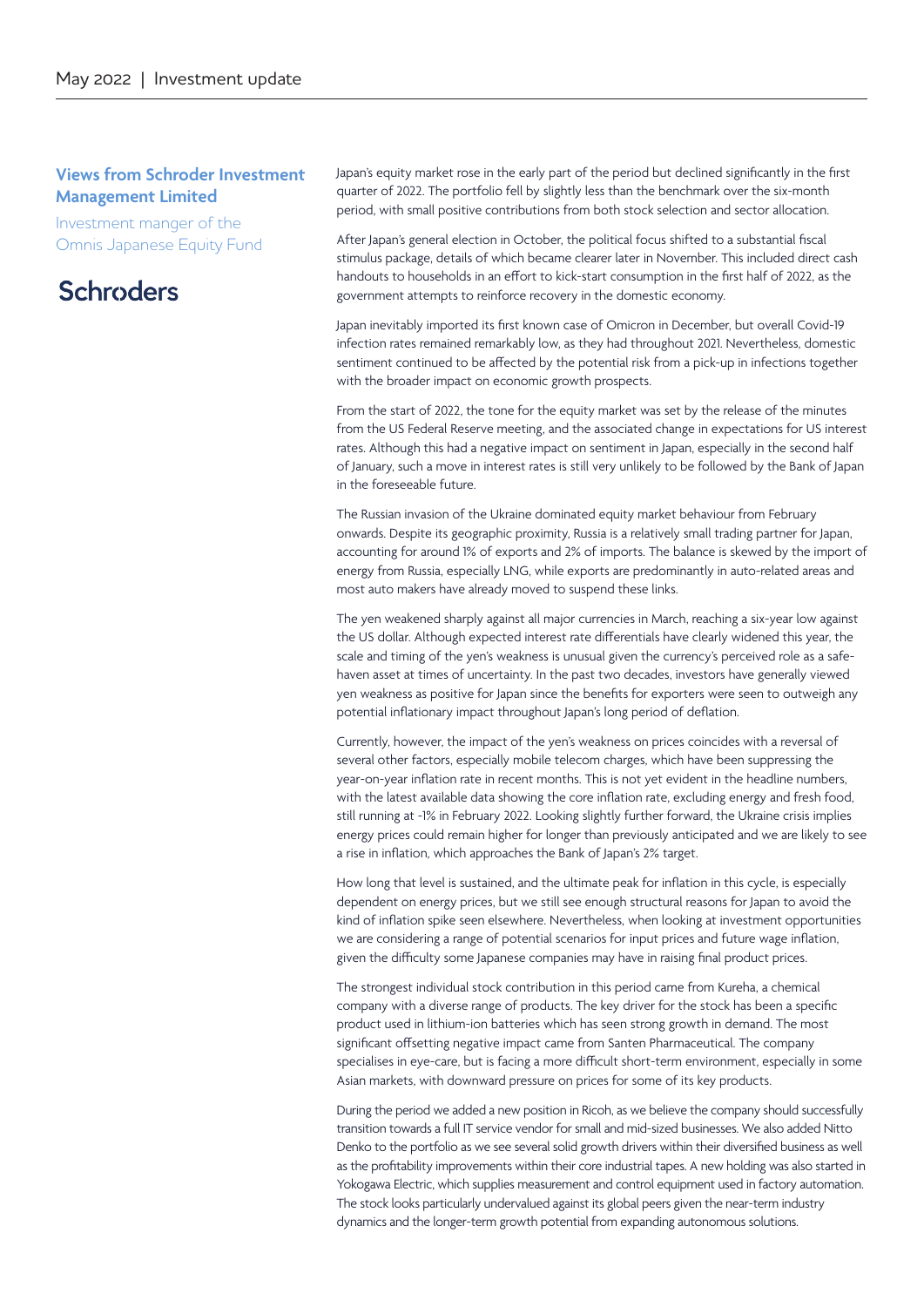### **View from Veritas Asset Management**

Investment manager of the Omnis Asia Pacific (ex-Japan) Equity Fund

**Veritas** -Asset Management The combination of the war in Ukraine, sharply higher inflation and the lingering impact of the global pandemic made the past six months an extremely tough period for stocks in Asia. Investors continued to move away from quality and growth stocks that have done well over the past few years to chase short term momentum in financials and cyclicals such as energy and commodity stocks.

The fund had very little exposure to these areas and consequently underperformed. We have long held the view that many banks and property stocks in Asia have long-term issues because of competition and past excesses in the property sector. Lots of the past growth in Asia has been driven by excessive real estate investments and fuelled by ill-disciplined lending from banks. We believe going forward, banks and property companies face significant headwinds. We also have challenges with investing in energy and commodities. In a world moving gradually into zero emission, it is very hard to be bullish on these businesses. The future is too uncertain for them despite the acute short term supply shortage.

The fund has a thematic approach. We primarily focus on five areas of growth in Asia: aspirational spending, renewable energy, healthcare, internet and companies looking to gain efficiency through restructuring and technological upgrades. These areas are currently out of favour as investors chase momentum in the so-called 'value trade' for fear of missing out on short term performance. However, we are confident that over the longer term, the stocks we are invested in within the fund will achieve significant returns for our investors as these businesses create value when many of the so-called value stocks actually destroy value over the longer term.

We continue to hold onto and add to our positions in Electric Vehicle (EV) battery makers such as LG Chem in South Korea – it is one of the world's largest electrical vehicle battery makers and is going into joint ventures with car makers such as General Motor and Stellantis. We have also added to CSL, the world's biggest producer of blood plasma related products. It has a strong position in immunotherapy globally, helping patients with life-threatening medical conditions.

We are also very positive on the semiconductor industry. Our world is getting more connected with increasing adoption of 5G, cloud computing and IOT (internet of all things). Growth in assisted driving and autonomous driving will further increase the demand for sophisticated semiconductor chips. We have added to both Taiwan Semiconductor Manufacturing Corp and Samsung Electronics, both long-term holdings in the fund. Both companies are leaders in the semiconductor industry.

TSMC is dominant in cutting-edge technology of the most sophisticated chips for the likes of Intel and Apple using 5 to 3 nanometre technology (for reference, the diameter of a human hair is about 80,000 to 100,000 nanometres). Businesses such as these have strong entry barriers and are beneficiaries of very strong structural growth trends and we are convinced that they will outperform many Asian banks and commodity companies in the long-term as they have done in the past decades.

The Chinese stock market has had a gruelling year starting with a regulatory crackdown on the nation's biggest internet companies; trade and political tension with the US and now the Russian invasion raising the spectre of an all-out East/West confrontation. However, we believe that a lot of the risks are now factored into the stock market. The Chinese authorities have been easing monetary policy lately and have begun to take fiscal measures to support the economy.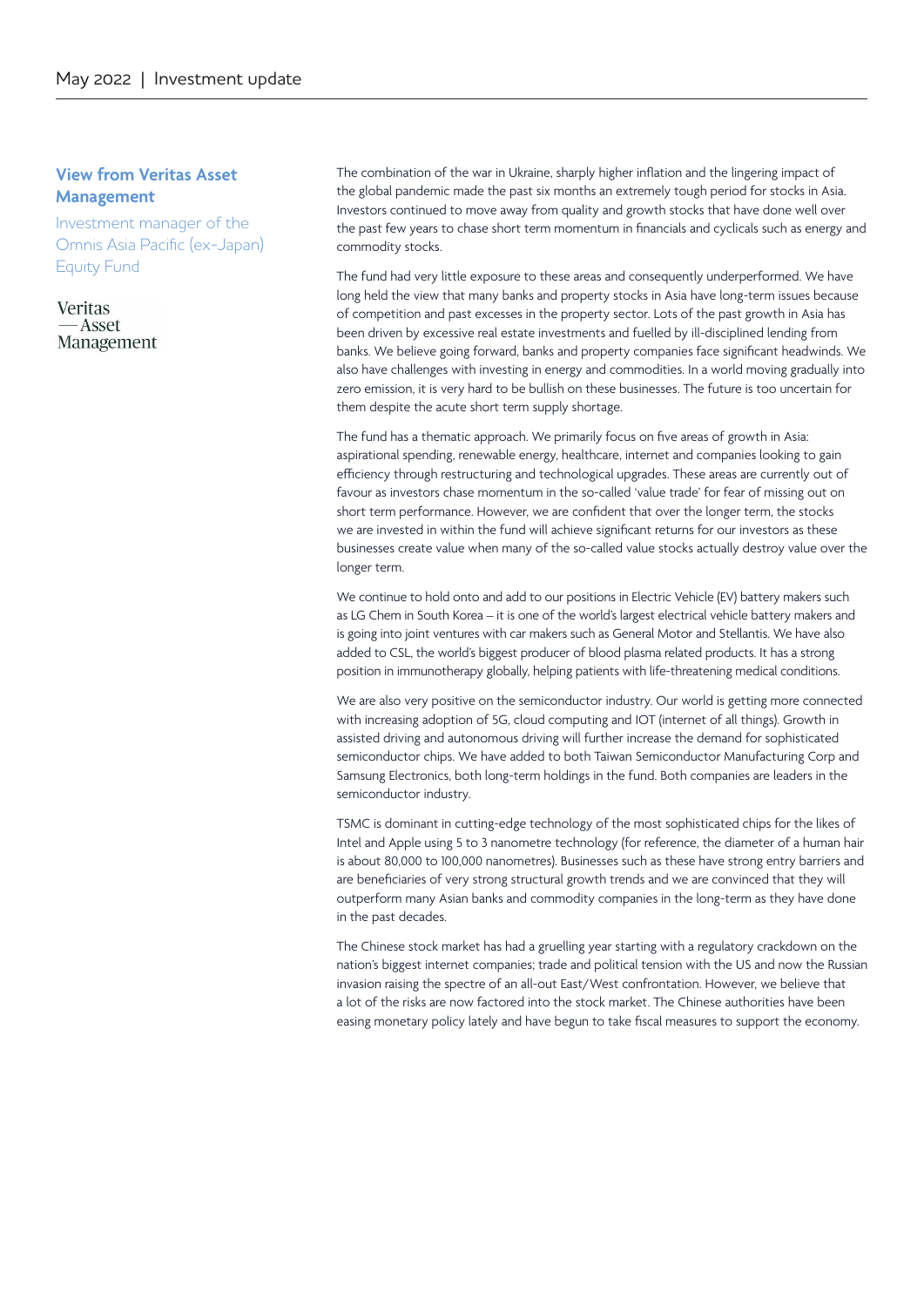### **Views from FIL Pensions Management**

Investment manager of the Omnis Global Emerging Markets Equity Leaders Fund



Despite the war in Ukraine, which impacted markets globally, the portfolio's lack of Russian exposure has had a net positive relative impact on performance. The rise in commodity prices in an inflationary environment along with favourable stock selection in the materials sector contributed to relative returns. The portfolio's copper holdings First Quantum Minerals and Southern Copper were among the top contributors.

Copper will likely benefit given the accelerated move to Electric vehicle/ alternative energy in case of persistent higher oil prices. Despite the rise in crude oil prices, the lack of exposure to the energy sector contributed at a sector level, as the benchmark's top energy holdings were dominated by Russian names – not holding Gazprom, Lukoil and Novatek added notable value.

Within the consumer discretionary sector, China-based clothing manufacturer Shenzhou International Group declined as investors remained wary of near-term COVID-19 impact on its operations and the slow production capacity recovery in Vietnam. At the country level, the underweight stance to Brazil detracted from returns and the lack of exposure to Brazilian stocks Vale (miner) and Petroleo Brasileiro-Petrobras (integrated oil and gas company) hampered relative stock returns.

An increase in commodity prices and the search for value has seen investors rotate into these areas of the markets – particularly as inflationary pressures persist. The move towards Brazilian assets intensified as investors abandoned the Russian market. Elsewhere, leading diary giant China Mengniu fared poorly. Investor sentiment was hurt due to concerns over muted growth in recent months given weakness in ambient yoghurt and milk beverage sales.

During the review period, the focus remained on identifying and owning well-managed businesses with attractive return profiles and valuation that offers an adequate margin of safety on a free-cash-flow basis. We remain confident that the portfolio is well equipped to deliver attractive risk-adjusted performance for our investors and remains well positioned to navigate through a volatile market backdrop. The Fund has no exposure to Russia, Belarus, or the Ukraine.

Within IT, our largest sector overweight, we own hardware industry leaders such as TSMC, SK Hynix and Samsung Electronics with the view that we will see exponential growth in data requirements, and that these are the absolute building blocks for processing power and storage. We also maintain a position in MediaTek, a leading beneficiary of 5G. Memory component suppliers have been weaker as the market worries about the peaking of the memory cycle – we are less concerned given attractive valuations, industry consolidation and solid longer-term structural drivers.

In financials, we sold the position in Mexican exchange Grupo BMV amid lower growth and margin expectations. However, we increased the exposure in Indian lender Axis Bank for its better risk-reward characteristics. Elsewhere, we initiated a new position in India-based two-wheeler manufacturer Eicher Motors at an attractive valuation. It is a market leader in the underpenetrated premium motorcycle segment, which continues to benefit from 'premiumisation' with very low risk of electrification competition.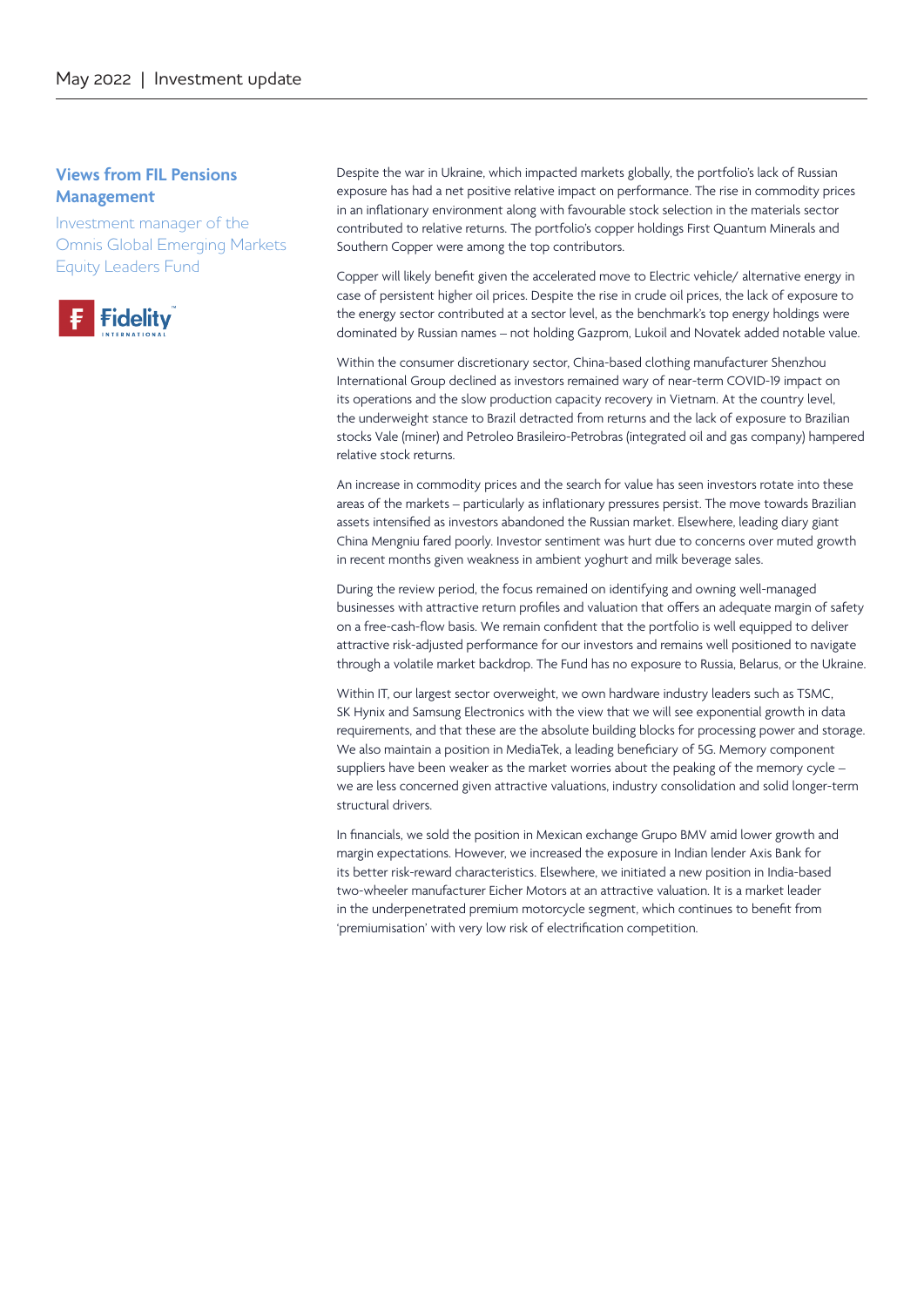### **Views from Somerset Capital Management LLP**

Investment manager of the Omnis Global Emerging Markets Equity Opportunities Fund

SOMERSET CAPITAL MANAGEMENT LLP

Emerging Markets have experienced a difficult six months. The resurgence of COVID-19 in China and associated restrictions have negatively affected Chinese economic growth and asset prices. At the time of writing, Shanghai has just been placed into full lockdown. Russia's invasion of Ukraine put further upwards pressure on commodity prices at the start of 2022 and has exacerbated inflationary pressures in the global economy.

Chinese consumer facing companies – including our holdings Wuliangye, Yum China and Zhejiang Supor – have been hurt by rising input costs combined with weak demand, constraining profit growth. The Fund's largest Chinese holding is China Overseas Property Holdings ('COPH'), the property management company. There is limited impact on the company's business from COVID-related restrictions and the stock has performed well over the period. It benefits from recurring revenue streams from its management contracts and a low propensity to switch on the part of its customers.

Its parent, a financially strong Chinese developer, provides a steady stream of new business, steadily adding to the recurring revenue stream. The business is capital-light, high-return and highly cash generative. COPH has been essentially unaffected by the financial difficulties of some over-leveraged players in the development sector and valuations remain reasonable.

The two large e-commerce businesses in the portfolio, SEA Ltd and Mercadolibre, both performed poorly. The former is focused on South-East Asia and the latter on Latin America. We believe they are the best-in-class operators in their respective regions. However, competition is rising, while the companies' growth rates are inevitably slowing after the supernormal growth that followed the advent of COVID-19 last year. At the same time, investors' increased focus on the prospect of rising interest rates in the United States has reduced tolerance for loss-making companies (such as SEA Ltd and Mercadolibre) that are investing heavily today to produce cash flows in the future. We exited the positions early this year but will continue to monitor the companies.

After its strong performance in 2020 we have reduced portfolio exposure to the semiconductor industry, selling several of the strongest performing stocks (eMemory, Aspeed, Parade) which had become expensively valued. We retain diversified exposure to the sector, including the leading logic (TSMC, Samsung) and memory (Samsung, SK Hynix) chip manufacturers and several providers of niche high-end equipment and technology to the industry (Koh Young, Leeno, Park Systems). While the industry is subject to supply and demand driven cycles in the shorter term, over the longer-term semiconductor demand should continue to grow above the rate of global GDP, driven by digitalisation and artificial intelligence, among other things.

Elsewhere, our eastern European holdings (Wizz Air, the Hungarian low-cost airline, and Dino, the Polish proximity supermarket) faced selling pressure due to anxiety about regional spill-over effects from the war in Ukraine. Both are strong businesses with leading market positions. We do not expect any material long-term impact on their profitability from the conflict. Wizz Air does now have to deal with higher jet fuel prices (though its competitors do too) and has had to reallocate some capacity away from Russia and Ukraine, but management is confident these issues can be worked through.

Rising commodity prices have acted as a tonic for commodity producing nations including South Africa and Brazil. Hapvida, the integrated healthcare company in Brazil, performed strongly after the approval of its merger with a large rival and the announcement of synergy targets. The Fund's other holdings in Brazil and South Africa also contributed positively.

Rising inflation generally acts as a margin tailwind for financial companies. We initiated a position in KB Financial, a Korean bank with a cheap valuation, conservatively managed asset quality and an improved focus on shareholder returns. Should interest rates in Korea increase, its profitability should benefit.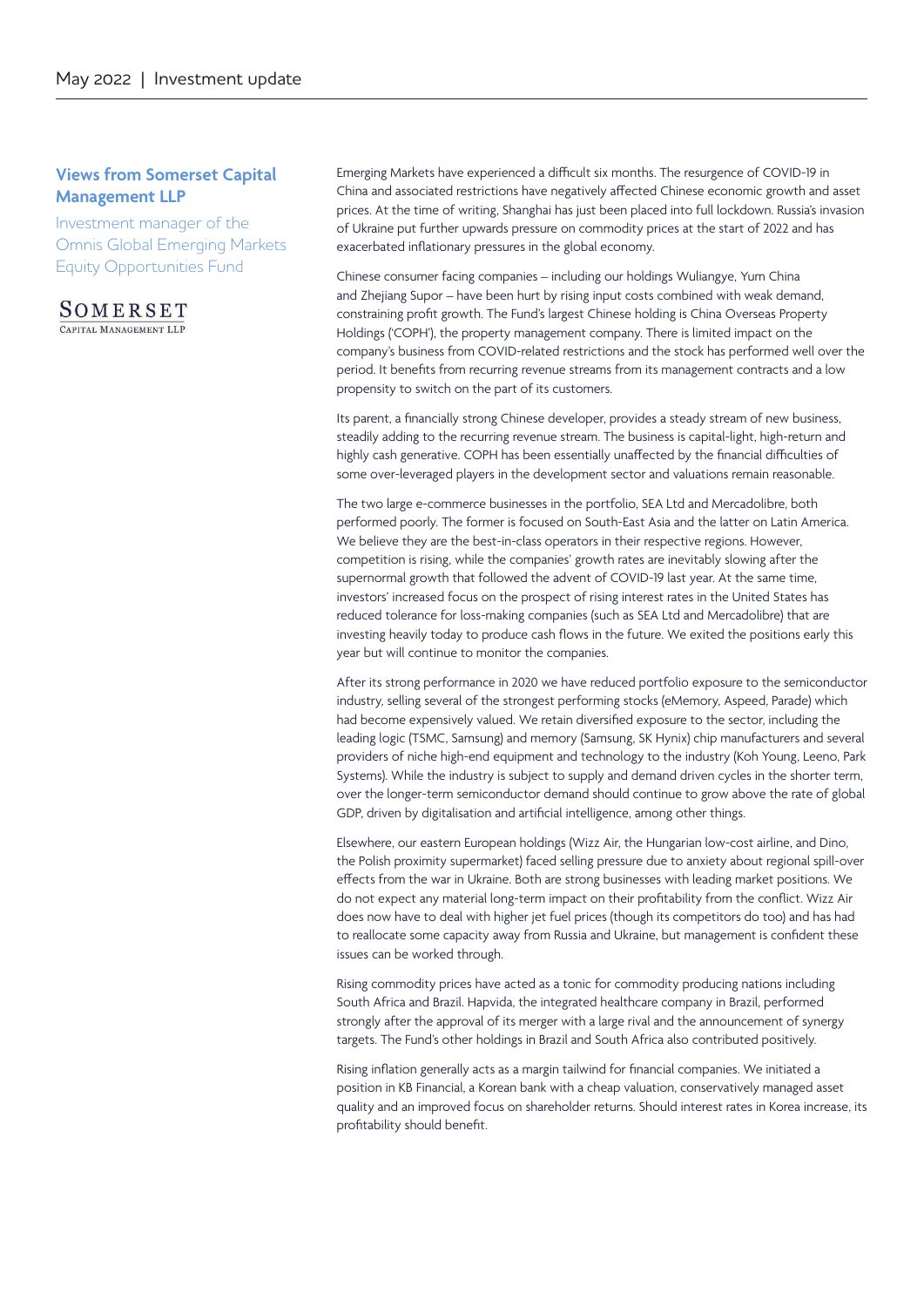### **Views from Western Asset Management**

Investment manager of the Omnis Global Bond Fund



Global government bonds traded within a wide range during the last quarter of 2021, as the emergence of the new Omicron Covid variant caused significant intra-quarter volatility. The quarter saw a number of key developed market (DM) central banks make significant strides in monetary policy tightening as inflation across the US, Europe and the UK surpassed expectations.

In the fund the US yield curve flattening position was reduced while the underweight to US Mortgage Backed Securities (MBS) was increased. Emerging market central banks continued their policy hiking cycles amid growing inflationary pressures. Local currency emerging market (EM) government bonds generally outperformed their DM counterparts. The fund rotated from hard currency EM bonds into investment grade corporates and overall reduced the EM currency exposure versus the US Dollar. Global government bond yields were very volatile during Q1 but ended the period higher. The fund initiated overweight positions in Australian and Canadian government bonds.

The Russian invasion of Ukraine in February sent shockwaves through financial markets, prompting a flight to safety with risk assets selling off and government bonds yields falling. A number of United Nations (UN) countries announced a broad range of sanctions limiting Russian activities overseas, including Russia's participation in global financial markets.

Moody's, S&P and Fitch all downgraded local Russian sovereign debt to junk and Russia was removed from global bond indices. On 15 February the Russian holdings in the fund were sold. Finally, the fund switched from underweight to overweight in overall portfolio duration, adding to core European and UK duration.

Across the period we transitioned to align macro positions, repositioned the Investment Grade (IG) corporates, reduced MBS, added emerging markets and high yield and reduced the overall number of holdings.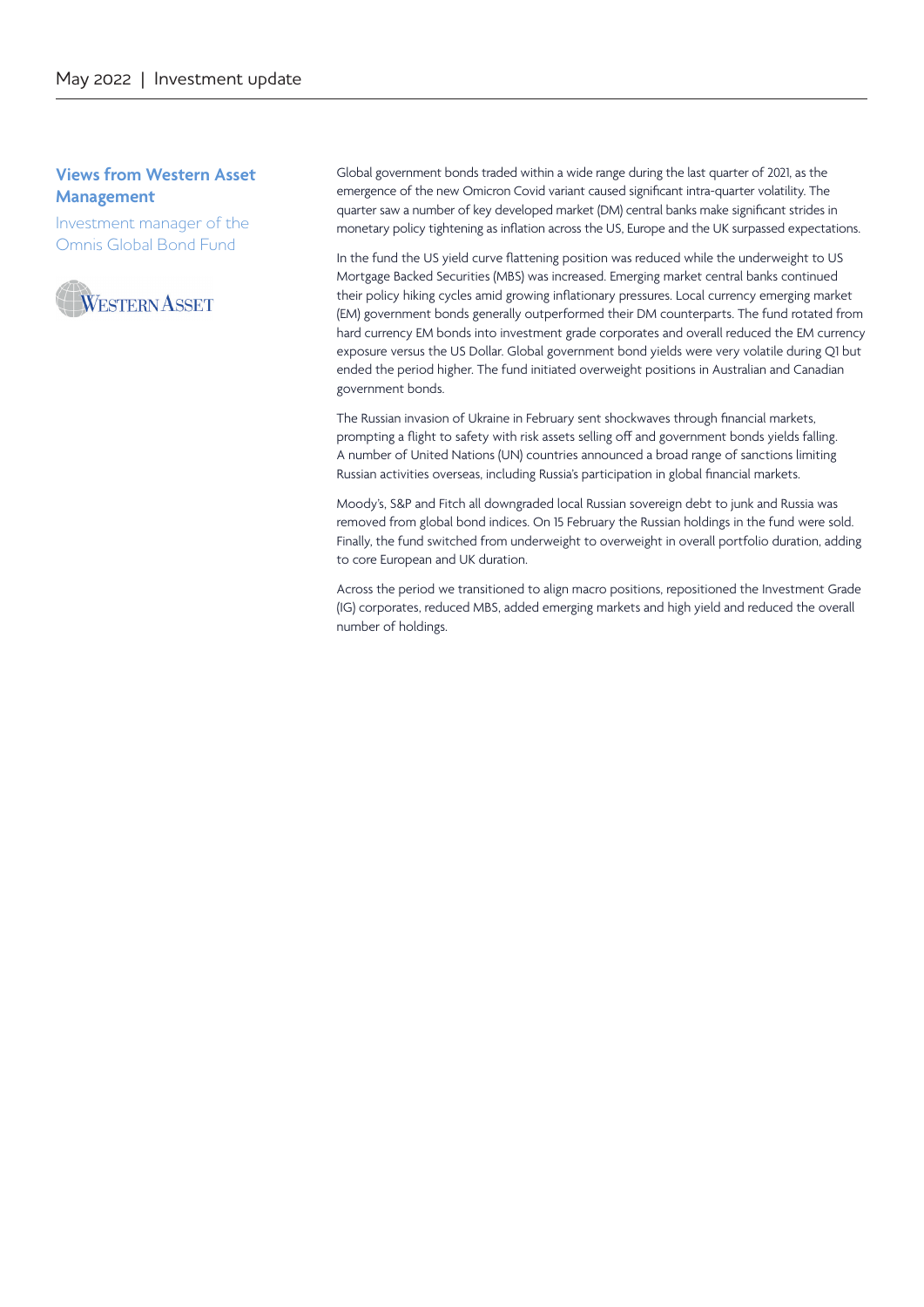### **Views from FIL Pensions Management**

Investment manger of the Omnis Strategic Bond Fund



The portfolio posted negative returns, underperforming inflation linked bonds but broadly outperforming government, investment grade, and high yield bonds.

Credit exposure added value, primarily due to coupon income. Credit spreads widened amid rising volatility related to China's property sector, supply chain constraints, an increase in input prices, the emergence of the more virulent Omicron variant of COVID-19, geopolitical tensions between Russia and Ukraine, and worries around the potential impact of monetary policy tightening.

Concerns were further exacerbated as China's home sales slump deepened in March, keeping the pressure on cash-strapped developers even as policy makers vowed to support the property market. The exposure to Chinese property names such as Shimao Group Holdings, Red Sun Properties, and Modern Land China were among the top detractors from performance.

The exposure to US dollar, euro and sterling interest rate risk weighed on returns as sovereign bond yields, including US Treasury yields, German bund yields, and UK government bond yields (Gilts) rose across the curve. However, losses were partially offset by the US dollar, euro, and sterling duration positions at the front end of the yield curve. The small exposure to Canadian dollar duration also enhanced gains.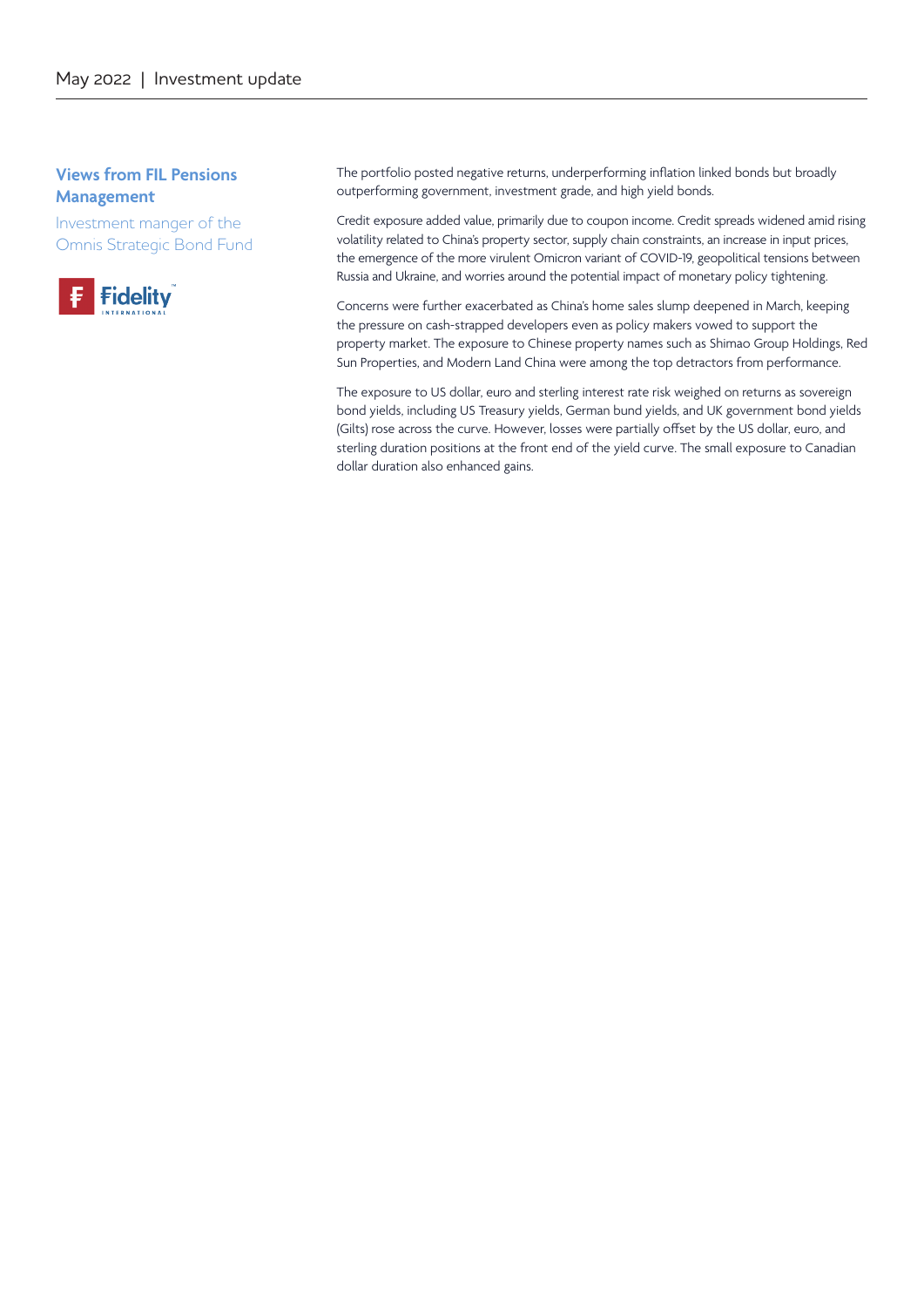### **Views from Threadneedle Asset Management Limited**

Investment manger of the Omnis UK Gilt Fund



UK government bonds (or gilts) had a turbulent six months, with yields (which move inversely to price) rising sharply. At the start of the period, the fund was 0.55 years overweight duration relative to the benchmark.

In the first half of October, we increased the fund's long duration position (which measures the sensitivity of bonds to changes in interest rates) versus the benchmark, as the yields on offer for certain bonds traded around year-to-date highs. Later in the month, we trimmed back some duration and participated in the UK's second 'green gilt' issue, which matures in 2053.

At the start of November, the fund reduced exposure to ultralong bonds. After the Bank of England (BoE) opted against a rate hike, there was an increase in the yield differential between longer-dated bonds versus shorter-dated bonds. Against this backdrop, we sold bonds maturing in 2031 and purchased issues with longer maturities.

Activity in December was focused on reducing duration through sales and switches between bonds with different maturities. Overall, the fund outperformed in the fourth quarter of 2021, due to curve positioning and the tactical trading of duration.

The fund underperformed in the first quarter of 2022, as markets factored in increasingly aggressive interest-rate hikes and the removal of monetary stimulus in response to soaring inflation. After briefly benefiting from a flight to safety in the immediate aftermath of Russia's invasion of Ukraine, gilts continued to sell off as the conflict and the resulting surge in commodity prices put even more upward pressure on inflation expectations. Our modest long duration position versus the benchmark was disadvantageous as yields rose sharply across the curve.

January was a quiet month for activity. We added to the overweight in 15–25-year gilts, while trimming overweight positions in both shorter- and longer-dated gilts.

In early February, we switched some exposure from 10-year gilts into their five-year counterparts as the yield differential between these bonds reduced. Around mid-month, the fund sold gilts maturing in 2061 and bought some maturing in 2039 as the yield available on shorter-dated bonds increased versus longer-dated bonds. As this trend in yields started to reverse into month end, we sold bonds maturing in 2046 and reinvested the proceeds into shorter-dated issues.

During March, the portfolio had a sizeable underweight in ultralong versus long-dated gilts as the yield on offer was greater in the latter. Over the month, as the spread moderated, this trade was reduced to take profits. Meanwhile, we continued to add duration in shorter-dated gilts, as we did not think the BoE would deliver as many rate hikes as the market had priced in.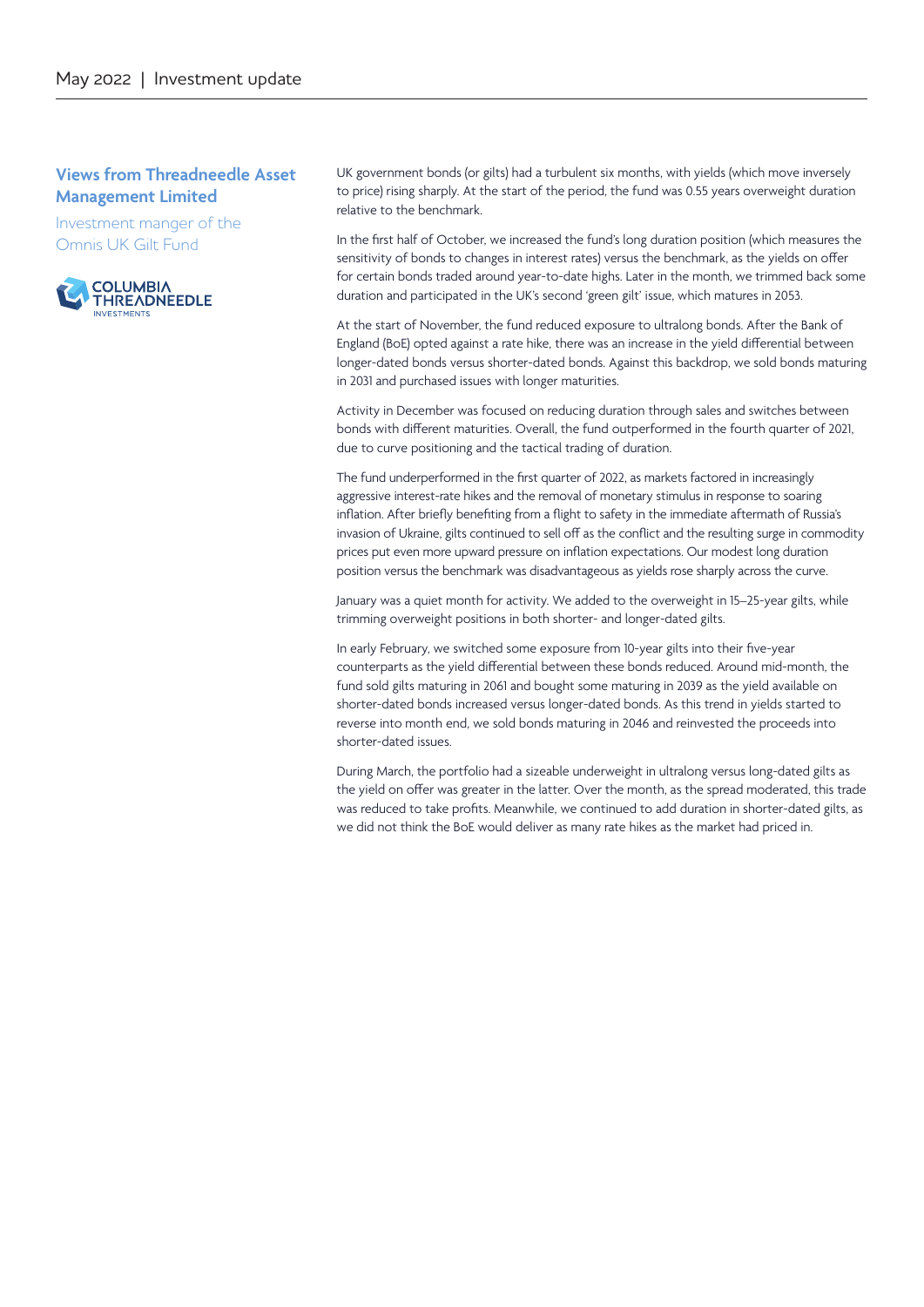### **Views from Threadneedle Asset Management Limited**

Investment manager of the Omnis Sterling Corporate Bond Fund



As measured by the fund's illustrative index, sterling investment-grade (IG) corporate bonds suffered losses in total-return terms over the six months in review. A sharp rise in underlying UK government bond (or 'gilt') yields was compounded by a significant widening in credit spreads (the difference in yields offered by corporate bonds versus those available on similarly dated 'risk free' government bonds). The main determinant of performance relative to the index was credit selection, which is as we would expect given our bottom-up investment strategy, though other factors had an impact, as outlined below.

In the fourth quarter (Q4) of 2021, credit spreads widened but this was offset by strength in longer-dated gilts. While yields on shorter-dated gilts rose (bond prices fall when yields rise), those further out on the curve fell along with longer-term growth and inflation expectations as major central banks turned more hawkish. The fund is underweight at the short end of the curve and overweight at the long end, so these developments helped relative performance.

With regards to credit strategies, however, the fund has long had a slight overweight in credit risk, or 'beta', including off-benchmark exposure to high-yield bonds, which means it is somewhat more sensitive than the market as a whole to changes in spreads. This was marginally disadvantageous as concerns about the emergence of the Omicron coronavirus variant in late November and surging European wholesale gas prices pushed spreads wider.

Volatility picked up markedly in Q1 of 2022. Stocks, corporate bonds, and government bonds alike weakened as markets factored in increasingly aggressive interest-rate hikes and the removal of monetary stimulus in response to inflation that continued to soar. From mid-February until the second half of March, stocks and corporate spreads came under additional pressure as Russia's brutal invasion of Ukraine dampened investors' appetite for risk.

Meanwhile, after briefly benefiting from a flight to safety, gilts continued to sell off as the Ukraine crisis put still more upward pressure on inflation expectations. Although the portfolio only had a small overweight in duration (interest-rate sensitivity), the extent of the rise in gilt yields meant this had a negative impact on relative performance. With spreads widening around three times as much in Q1 2022 as in Q4 2021, the modest beta overweight also weighed more heavily on relative returns. More positively, the fund saw a larger boost from favourable credit selection during this period of volatility.

With regards to specific trades, we took part in a wide range of new issues over the period. The largest concentrations of these were in banks (such as Nationwide, BFCM, BNP Paribas, NatWest, BPCE, Credit Suisse, Co-op Bank and Commerzbank) and real-estate companies (including P3, Places for People, Saltaire (the funding vehicle for the government's Affordable Homes Guarantee Scheme), Accent, Peabody, Realty Income and Prologis). Others from outside these sectors included new deals from Bupa, Thermo Fisher Scientific, Broadcom, GSK, Autostrade per l'Italia and Magallanes, the AT&T subsidiary created for the spin-off of WarnerMedia prior to its merger with Discovery.

Trades in the secondary market included staring new positions in pharmaceutical giant Pfizer and real-estate group Annington, while increasing issuers including Barclays, HSBC, Clarion (the UK's largest housing association), Western Power Distribution and US bank Well Fargo.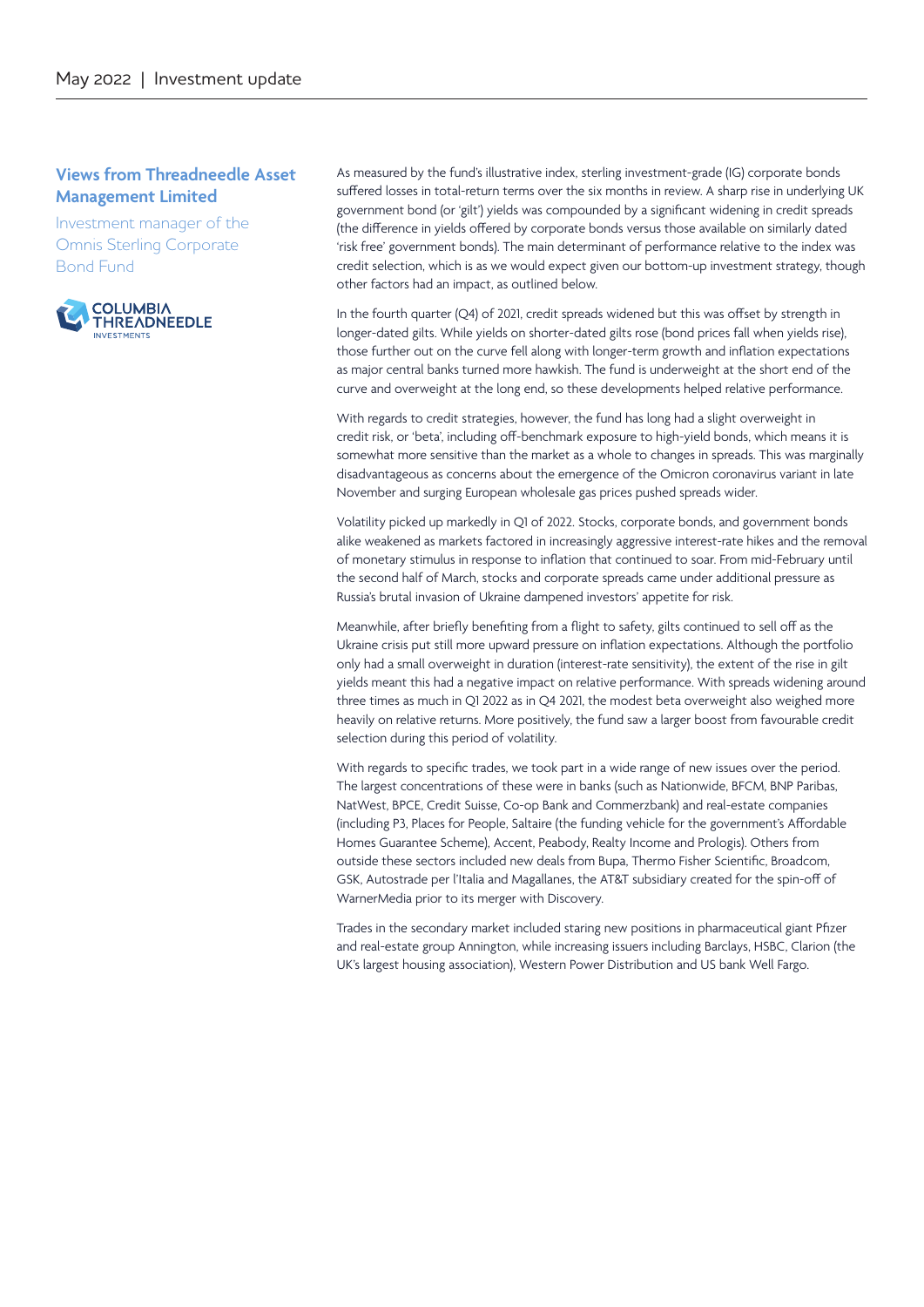### **View from Fulcrum Asset Management**

Investment manager of the Omnis Diversified Returns Fund



The impact of supply bottlenecks, high inflation and elevated energy prices continued to dominate markets for much of the first two months of the final quarter of 2021, with most risk assets trending higher. Towards the end of November, however, the emergence of a new Covid-19 variant, Omicron, sparked a risk-off mood across equities, commodities, and credit markets.

Concurrently, US Federal Reserve Chair Powell's acknowledgement that inflation might not be as "transitory" as initially expected led markets to price in faster than previously expected rises in interest rates. The US yield curve flattened with short-term interest rates rising and long-term rates falling. Elsewhere, the US dollar rallied strongly, and oil fell, driven by renewed concerns over widespread restrictions on mobility.

Towards the middle of December, markets looked beyond the Federal Reserve's hawkish pivot, the more transmissible – but likely more benign – Omicron variant, and a paring back of US fiscal support after the Build Back Better program failed to pass through Congress.

Overall, global equity markets finished 2021 higher. Yield curves around the major developed countries flattened as markets brought forward rate hikes and the US dollar strengthened. Elsewhere, oil recovered strongly to finish the final quarter broadly flat, while precious metals posted positive returns, and inflation-adjusted nominal yields were down on the quarter.

In the Fund, directional strategies were the main contributors to returns in Q4 2021, coming from our North America and Climate Change related exposure as equities had a strong quarter. Also, thematic equities posted positive returns, with gains from some of our energy and technology disruption themes.

Fixed income was marginally profitable over the quarter with significant regional dispersion, as gains from European, Central and Eastern Europe, Middle East and Africa and Chinese duration positions offset our losses from short UK duration exposure. Commodities detracted slightly due to our short positioning into precious metals.

Our equity macro strategy detracted over the quarter, while our volatility and dynamic convexity strategies both contributed positively. In the fourth quarter of 2021, our negative view on the UK, based on a stagflationary environment and potential tough Brexit repercussions, was a significant detractor from currency performance and we closed our short UK pound position as the situation evolved. Our negative exposure to the Chinese renminbi, which we expected would hedge against a fall in economic activity in China, also contributed negatively as the market looked past the slowdown in Chinese growth.

The first quarter of 2022 established new records for major asset classes, catching investors with traditional portfolios off guard following a very strong 2021. Q1 2022 was the second worst start to a year for US stocks since 2008, whilst global bonds provided no cushion, experiencing their worst drawdown on record as inflation accelerated and the reversal gathered momentum. Meanwhile, commodities posted their best start to a year.

Financial markets grappled with several key issues. Russia invaded Ukraine on the 24<sup>th</sup> of February, sending significant effects across financial markets, especially within commodities, and further fuelling inflation pressures that had been building since late 2020. Central banks tore up their transitory inflation rationale and decided to stand firm behind their stable price level mandates.

China reiterated its willingness to crack down on any Covid outbreak, thereby dismissing speculation around living with Covid, until any effective vaccine is administered to its population.

Against this backdrop, the US yield curve flattened further with short-term interest rates rising much faster than long-term interest rates. European equity markets were the most impacted during the quarter given their close proximity to the situation in Ukraine: heavy dependence on Russian commodities, war breaking out on the borders of Europe and greater likelihood of assistance to Ukraine.

In the Fund, our short rates positions in the US and Europe contributed strongly within our fixed income strategy due to expectations of more hawkish monetary policy in these regions. Within currencies, our view on the Brazilian Real versus the Mexican Peso was the main driver of currency returns. Our negative view of inflation also led us to build positions with attractive payoffs in our dynamic convexity strategy, which performed strongly during the quarter.

In commodities our views on inflation together with our long-held thesis that there has been significant underinvestment in the commodity complex contributed to returns. Thematic equities also had a good quarter, led by gains from our climate change and global energy themes. Contribution from directional strategies was negative as we saw underperformance from traditional asset classes and equities sold off in the first two month of 2022 before rebounding in March.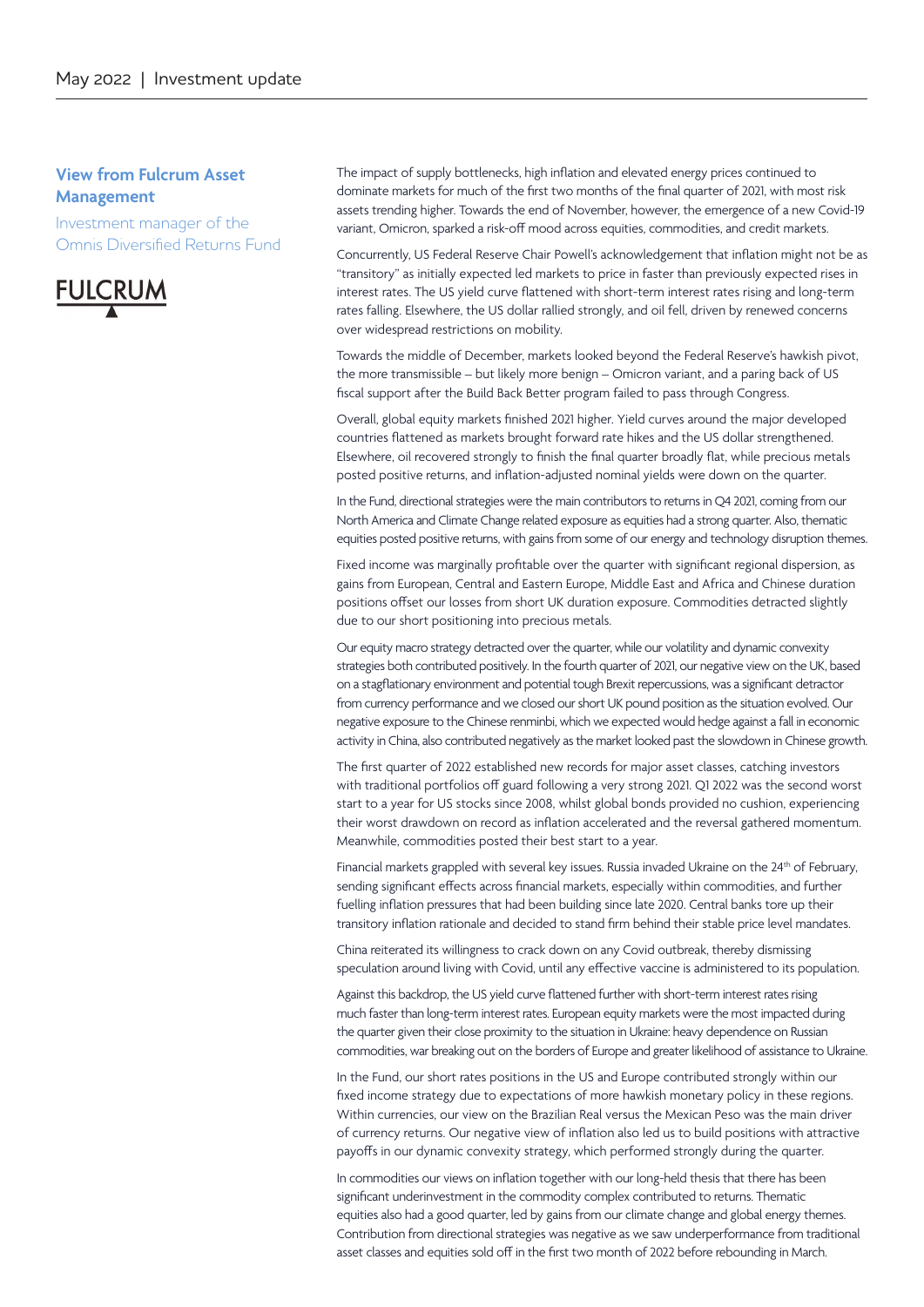### **Views from Hermes Investment Management Limited**

Investment manager of the Omnis Absolute Return Bond Fund



Over the fourth quarter we saw U.S. Treasury yields rising in October as markets priced in the increasing likelihood of a rate hiking cycle particularly as high inflation was looking less transitory. High Yield was down in October while investment grade corporates were relatively flat against a backdrop of calm markets and low volatility. In November, markets were worried by a new Covid variant which saw global credit markets come under pressure with high yield seeing its worst month since 2020 before recovering strongly in December.

Towards the end of 2021, we reduced duration (sensitivity of price to changes in interest rates), increased exposure to European credit names given a supportive European Central Bank, reduced cyclicality (sectors that are more sensitive to business cycles) of the portfolio and focussed more on intermediate maturities ahead of a US rate hiking cycle.

Although we remained cautious overall, we improved our view on risk within our December Credit Strategy Meeting. In line with this, we added to parts of the market we saw offering attractive value such as; i) financials, ii) selected parts of Emerging Markets, including adding a conservative exposure to China, taking advantage of the heavily depressed valuations there, and iii) Structured Credit in line with our view on the attractive relative value of the asset class.

As part of the portfolio protection, within the hedge overlay we reduced index protection in the US, whilst also rolling our credit options further into 2022. Mindful of a potential increase in rates volatility we continued to look for opportunities to reduce longer dated exposure and maintain low duration in the fund. We also added to our interest rates hedge in Europe.

Going into 2022, in January, we modestly increased overall portfolio duration as valuations looked more attractive. We believed the market was underestimating the impact to global growth from a slowing China and the potential that the US Federal Reserve may not be able to hike interest rates as much as expected. While we continued to focus primarily on intermediate maturities of around three to seven years, we also started to look at opportunities in longer dated bonds as credit spreads (yield differential between a treasury and corporate bond of the same maturity) widened during the month. For instance, we progressively switched from the Netflix 2025 bond to the 2030 bond.

We also increased overall exposure to Media, Utilities and to Real Estate primarily via the higher quality end of Chinese property developers such as Logan Group . We selectively increased exposure to U.S. dollar denominated instruments where the relative value was more favourable. For example, within Capital Goods, we switched from the 2027 EUR bond to the 2030 USD bond of packaging company Ball Corp. for additional yield pick-up and spread. Exposure to Energy remained very limited as we still believed the sector was overpriced despite the sell-off. We continued to have a higher quality bias and very light exposure to issuers rated B or below.

Financial markets were shaken in February by Russia's invasion of Ukraine, which resulted in a spike in volatility across multiple asset classes. The invasion shocked European markets and sent commodities such as oil soaring to record levels and triggered severe sanctions from countries around the world including freezing assets of named individuals and certain banks. As a result, the portfolio was down in February with Banking and Financial Services key detractors given our high exposure to this sector. Our more defensive bias with significant exposure to Capital Goods and Telecoms also detracted. Credit default swaps on European credit were positive for performance.

Towards the back end of February and throughout March, geopolitical turmoil and the prospect of more aggressive central bank hikes triggered a risk-off environment, with all segments of global credit in negative territory.